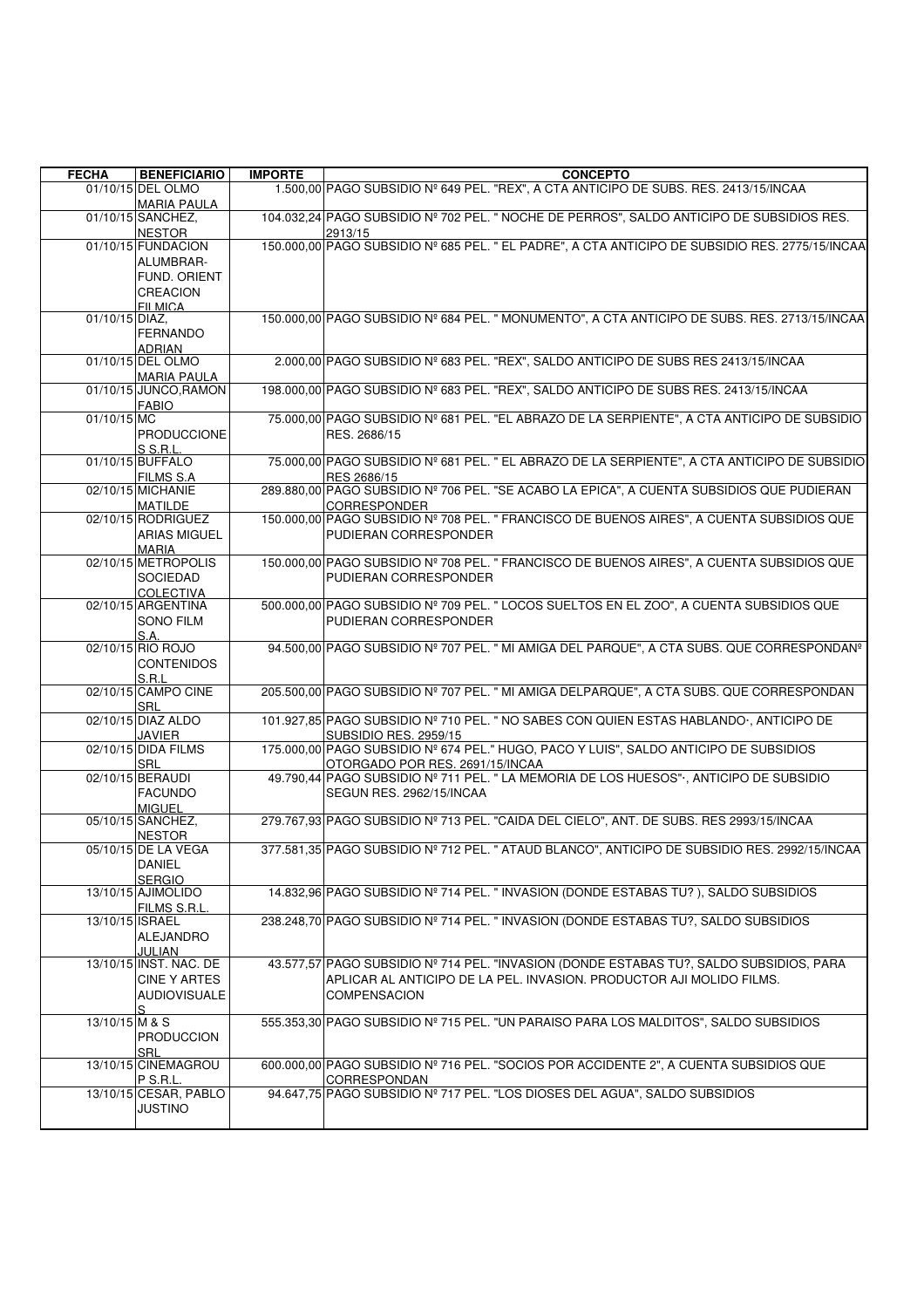|                | 13/10/15 CESAR          | 4.981,46 PAGO SUBSIDIO Nº 717 PEL. "LOS DIOSES DEL AGUA", SALDO SUBSIDIOS                                                |
|----------------|-------------------------|--------------------------------------------------------------------------------------------------------------------------|
|                |                         |                                                                                                                          |
|                | <b>PRODUCCIONE</b>      |                                                                                                                          |
|                | S S.R.L.                |                                                                                                                          |
|                | 13/10/15 HADDOCK        | 625.000,00 PAGO SUBSIDIO Nº 718 PEL. "BETIBU", DEVOLUCION IMPORTE RETENIDO REINVERSION                                   |
|                | <b>FILMS SRL</b>        |                                                                                                                          |
|                | 13/10/15 INST. NAC. DE  | 418.053,46 PAGO SUBSIDIO Nº 719 PEL. "FERMIN (EX GLORIAS DE TANGO), SUBS. 2014 Y PRIMER 50%                              |
|                | <b>CINE Y ARTES</b>     | 2015, PARA APLICAR AL ANTICIPO PEL. FERMIN. PRODUCTOR HERNAN FLIDLING.                                                   |
|                | <b>AUDIOVISUALE</b>     | <b>COMPENSACION</b>                                                                                                      |
|                | S.                      |                                                                                                                          |
|                | 13/10/15 INST. NAC. DE  | 706.840,93 PAGO SUBSIDIO Nº 719 PEL. "FERMIN(EX GLORIAS DE TANGO), SUBS. 2014 Y PRIMER 50%                               |
|                | <b>CINE Y ARTES</b>     | 2015, PARA APLICAR AL CREDITO DE LAPEL. FERMIN. PRODUCTOR HERNANFINFLING.                                                |
|                |                         |                                                                                                                          |
|                | <b>AUDIOVISUALE</b>     | <b>COMPENSACION</b>                                                                                                      |
|                | S                       |                                                                                                                          |
|                | 13/10/15 INST. NAC. DE  | 80.000,00 PAGO SUBSIDIO Nº 720 PEL. "LA MEMORIA DEL MUERTO", A CUENTA MEDIOS                                             |
|                | <b>CINE Y ARTES</b>     | ELECTRONICOS, PARA APLICAR AL ANTICIPO PEL. LA MEMORIA DEL MUERTO.                                                       |
|                | <b>AUDIOVISUALE</b>     | PRODUCTOR VALENTIN DIMENT, COMPENSACION                                                                                  |
|                | S                       |                                                                                                                          |
|                | 13/10/15 DURAN,         | 40.582,74 PAGO SUBSIDIO Nº 721 PEL." CUANDO YO TE VUELVA A VER", SALDO SUBSIDIOS                                         |
|                | <b>RODOLFO</b>          |                                                                                                                          |
|                |                         |                                                                                                                          |
|                | <b>FRANCISCO</b>        |                                                                                                                          |
|                | 13/10/15 SOMBRACINE     | 94.693,07 PAGO SUBSIDIO Nº 721 PEL. "CUANDO YO TE VUELVA A VER", SALDO SUBSIDIOS                                         |
|                | S.R.L                   |                                                                                                                          |
|                | 13/10/15 SOY CINE       | 7.515,29 PAGO SUBSIDIO Nº 721 PEL. "CUANDO YO TE VUELVA A VER", SALDO SUBSIDIOS. CESION                                  |
|                | S.R.L.                  | DEL PRODUCTOR SOMBRA CINE                                                                                                |
|                | 13/10/15 SOMBRACINE     | 7.515,29 PAGO SUBSIDIO Nº 721 PEL. "CUANDO YO TE VUELVA A VER", SALDO SUBSIDIOS. CESION                                  |
|                | S.R.L                   | RES. 3337/15                                                                                                             |
|                | 13/10/15 BD CINE S.R.L. | 49.884,15 PAGO SUBSIDIO Nº 722 PEL. "EL INCENDIO", SALDO SUBSIDIOS                                                       |
|                | 13/10/15 PASTO SRL      | 49.884,15 PAGO SUBSIDIO Nº 722 PEL. "EL INCENDIO", SALDO SUBSIDIOS                                                       |
|                | 13/10/15 ALEPH MEDIA    | 3.029,76 PAGO SUBSIDIO Nº 731 PEL." YA NO ME GUSTA" (EX UN AMOR EN TIEMPOS DE SELFIE),                                   |
|                |                         |                                                                                                                          |
|                | S.A.                    | <b>SALDO SUBSIDIOS</b>                                                                                                   |
|                | 13/10/15 MD S.R.L.      | 2.423,81 PAGO SUBSIDIO Nº 731 PEL. "YA NO ME GUSTA"(EX UN AMOR EN TIEMPO DE SELFIES),                                    |
|                |                         | <b>SALDO SUBSIDIOS</b>                                                                                                   |
| 13/10/15 CLIPS |                         | 58.795,85 PAGO SUBSIDIO Nº 732 PEL. "MOTIN EN SIERRA CHICA"(EX MOTIN), SALDO SUBSIDIOS                                   |
|                | PRODUCCIONE             |                                                                                                                          |
|                | S S.A.                  |                                                                                                                          |
|                | 13/10/15 LOZANO JAIME   | 58.795,85 PAGO SUBSIDIO Nº 732 PEL. "MOTIN EN SIERRA CHICA" (EX MOTIN), SALDO SUBSIDIOS.                                 |
|                | <b>LUIS</b>             | <b>CESION RES. 1332/13</b>                                                                                               |
|                | 13/10/15 VALGA S.R.L    | 244.193,48 PAGO SUBSIDIO Nº 734 PEL. "PUERTA DE HIERRO", SALDO SUBSIDIOS                                                 |
|                | 13/10/15 ORSAY          | 13.065,74 PAGO SUBSIDIO Nº 732 PEL. "MOTIN EN SIERRA CHICA"(EX MOTIN), SALDO SUBSIDIOS.                                  |
|                | <b>TROUPE SRL</b>       | CESION RES 718/15                                                                                                        |
|                |                         | 100.000,00 PAGO SUBSIDIO Nº 743 PEL. "MANGORE", A CUENTA ANTICIPO DE SUBSIDIO OTORGADO                                   |
|                | 13/10/15 SALTA UNA      |                                                                                                                          |
|                | RANA S.R.L              | POR RES. 2777/15/INCAA                                                                                                   |
|                | 14/10/15 BD CINE S.R.L. | 350.000,00 PAGO SUBSIDIO Nº 735 A CUENTA SUBSIDIOS QUE CORRESPONDAN. PELICULA- TRUMAN                                    |
|                | 14/10/15 DE LA ORDEN,   | 38.997,16 PAGO SUBSIDIO Nº 736 EN CONCEPTO DE SALDO DE SUBSIDIOS. PELICULA- DESIERTO                                     |
|                | <b>ULISES</b>           | <b>VERDE</b>                                                                                                             |
|                | 14/10/15 UNIVERSIDAD    | 16.713,07 PAGO SUBSIDIO Nº 736 EN CONCEPTO SALDO DE SUBSIDIOS. PELICULA- DESIERTO VERDE                                  |
|                | NACIONAL DE             |                                                                                                                          |
|                | <b>TRES DE</b>          |                                                                                                                          |
|                | FEBRERO                 |                                                                                                                          |
|                | 14/10/15 AMADA FILMS    | 22.915,93 PAGO SUBSIDIO Nº 737 EN CONCEPTO DE SALDO DE SUBSIDIOS. PELICULA- EL HIJO                                      |
|                | <b>SRL</b>              |                                                                                                                          |
|                |                         | BUSCADO (EX TE ESPERO EN CASA)<br>100.000,00 PAGO SUBSIDIO Nº 742 A CUENTAS DE ANTICIPO DE SUBS. RES 2513/15. PELÑICULA- |
|                | 14/10/15 SANCHEZ,       |                                                                                                                          |
|                | <b>NESTOR</b>           | NOCHE DE PERROS                                                                                                          |
|                | 14/10/15 SUDESTADA      | 75.000,00 PAGO SUBSIDIO Nº 741 SALDO ANTICIPO SUSB SEGUN RES. Nº 2360/15. PELICULA-LA                                    |
|                | <b>CINE SRL</b>         | <b>MEMORIA DEL AGUA</b>                                                                                                  |
|                | 14/10/15 TAREA FINA     | 100.000.00 PAGO SUBSIDIO Nº 740 A CUENTA SUBSIDIOS SEGUN RES Nº 2250/15. PELICULA- EL                                    |
|                | S.R.L.                  | <b>PAMPERO</b>                                                                                                           |
|                | 14/10/15 INSOMNIA       | 100,000,00 PAGO SUBSIDIO Nº 739 A CUENTA ANTICIPO DE SUBSIDIOS SEGUN RES Nº 2421/15                                      |
|                | <b>FILMS DE</b>         |                                                                                                                          |
|                | PINELES G Y             |                                                                                                                          |
|                |                         |                                                                                                                          |
|                | <b>NANTON A</b>         |                                                                                                                          |
|                | SOC H                   |                                                                                                                          |
|                | 14/10/15 INSOMNIA       | -100.000,00 PAGO SUBSIDIO Nº 739 A CUENTA ANTICIPO DE SUBSIDIOS SEGUN RES Nº 2421/15                                     |
|                | <b>FILMS DE</b>         |                                                                                                                          |
|                | PINELES G Y             |                                                                                                                          |
|                | <b>NANTON A</b>         |                                                                                                                          |
|                | SOC H                   |                                                                                                                          |
|                | 14/10/15 PASTO SRL      | 100.000,00 PAGO SUBSIDIO Nº 733 A CUENTA DE ANTICIPO DE SUBSDIOS SEGUN RES Nº 2903/15                                    |
|                |                         |                                                                                                                          |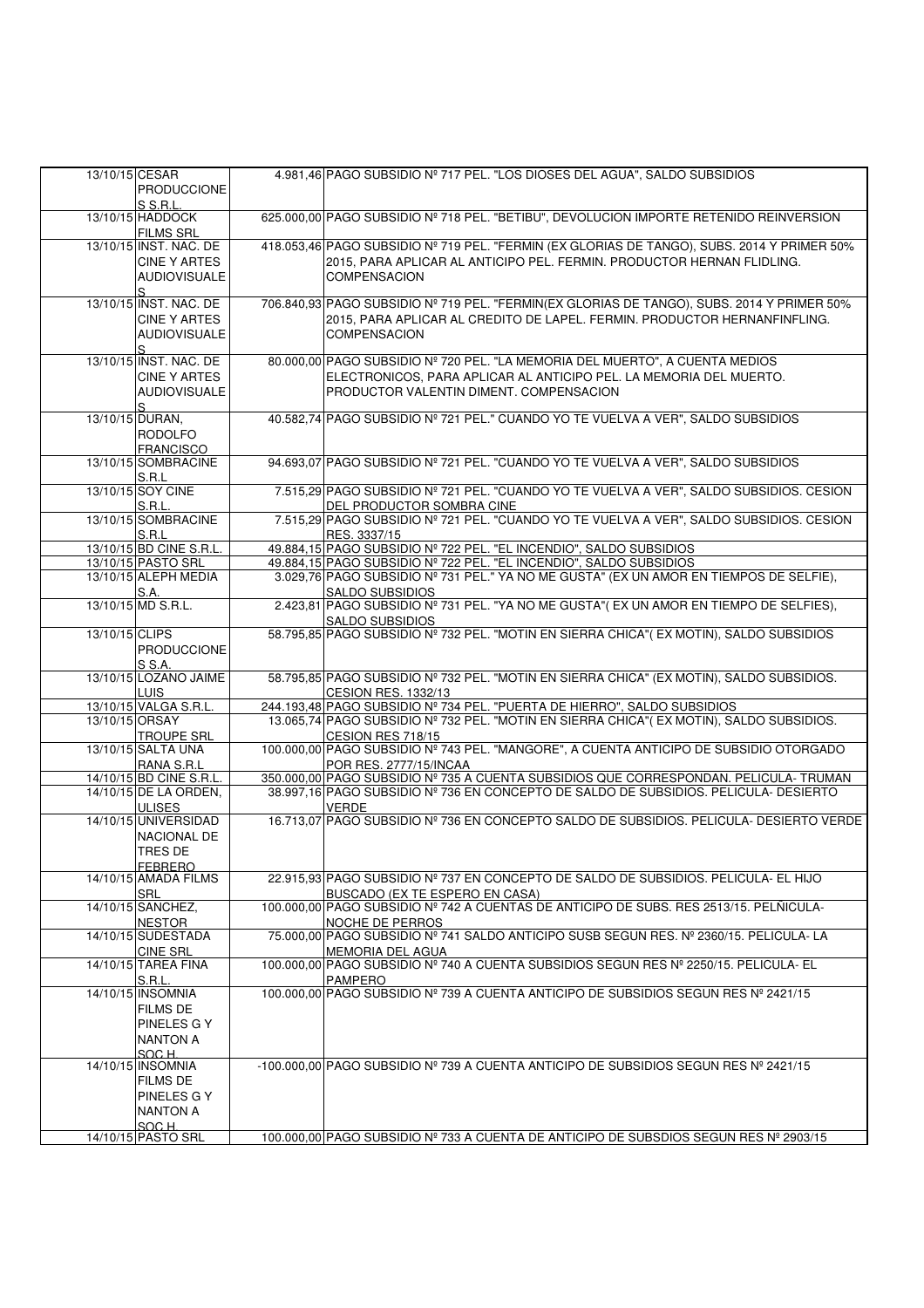|                | 14/10/15 PASTO SRL<br>14/10/15 DOMENICA  | -100.000.00 PAGO SUBSIDIO Nº 733 A CUENTA DE ANTICIPO DE SUBSDIOS SEGUN RES Nº 2903/15<br>100.000,00 PAGO SUBSIDIO Nº 723 A CUENTA DE ANTICIPO DE SUBSIDIOS SEGUN RES Nº 2890/15. |
|----------------|------------------------------------------|-----------------------------------------------------------------------------------------------------------------------------------------------------------------------------------|
|                | <b>FILMS SRL</b>                         | PELICULA- COMO GANAR ENEMIGOS                                                                                                                                                     |
| 14/10/15 MC    |                                          | 37.500,00 PAGO SUBSIDIO Nº 724 A CUENTA DE ANTICIPO DE SUBSIDIOS SEGUN RES Nº 2686/15.                                                                                            |
|                | PRODUCCIONE<br>S S.R.L.                  | PELICULA- EL ABRAZO DE LA SERPIENTE                                                                                                                                               |
|                | 14/10/15 BUFFALO                         | 37.500,00 PAGO SUBSIDIO Nº 724 A CUENTA DE ANTICIPO DE SUBSIDIOS SEGUN RES Nº 2686/15.                                                                                            |
|                | <b>FILMS S.A</b><br>14/10/15 AEROPLANO   | PELICULA EL ABRAZO DE LA SERPIENTE<br>107.517,94 PAGO SUBSIDIO Nº 725 POR SALDO ANTICIPO DE SUBSIDIOS SEGUN RES Nº 2359/15.                                                       |
|                | S.A                                      | PELICULA- MECANICA POPULAR                                                                                                                                                        |
|                | 14/10/15 ALEPH MEDIA                     | 175.000,00 PAGO SUBSIDIO Nº 726 A CUENTA DE ANTICIP'O DE SUBSIDIOS SEGUN RES Nº 2914/15.<br>PELICULA- TODA LA CARNE AL ASADOR                                                     |
| 14/10/15 DIAZ, | S.A.                                     | 100.000,00 PAGO SUBSIDIO Nº 727 A CUENTA ANTICIPO DE SUBSIDIOS SEGU RES Nº 2731/15.                                                                                               |
|                | <b>FERNANDO</b><br><b>ADRIAN</b>         | PELIUCLA- MONUMENTO                                                                                                                                                               |
|                | 14/10/15 CRUDO FILMS<br>SRL              | 134.178,96 PAGO SUBSIDIO Nº 728 POR ANTICIPO DE SUBSIDIOS SEGUN RES 3036/15. PELIUCLA-<br><b>KRYPTONITA</b>                                                                       |
|                | 14/10/15 ALEPH CIINE                     | 87.500,00 PAGO SUBSIDIO Nº 729 PR SALDO ANTICIPO DE SUBSIDOS SEGUN RES Nº 2647/15.                                                                                                |
|                | SA<br>14/10/15 FUNDACION                 | PELICULA- ALTA CUMBIA<br>87.500,00 PAGO SUBSIDIO Nº 729 POR SALDO ANTICIPO DE SUBSIDIOS SEGUN RES Nº 2647/15.                                                                     |
|                | <b>OCTUBRE</b><br>TRABAJADORE<br>S DE    | PELICULA- ALTA CUMBIA                                                                                                                                                             |
|                | <b>EDIFICIOS</b><br>14/10/15 ALEPH MEDIA | 26.250,00 PAGO SUBSIDIO Nº 730. SALDO ANTICIPO DE SUBSIDIOS SEGUN RES. Nº 2643/15. PELICULA-                                                                                      |
|                | S.A.                                     | LOS INOCENTES                                                                                                                                                                     |
|                | 14/10/15 SINEMA S.A.                     | 148.750,00 PAGO SUBSIDIO Nº 730 SALDO ANTICIPO DE SUBSIDIO SEGUN RES Nº 2643/15. PELICULA-<br><b>LOS INOCENTES</b>                                                                |
|                | 14/10/15 INSOMNIA                        | 100.000,00 PAGO SUBSIDIO Nº 739 A CUENTRA ANTICIPO DE SUBSIDIOS SEGUN RES Nº 2421/15.                                                                                             |
|                | <b>FILMS DE</b><br>PINELES G Y           | PELIUCLA- EL LIMONERO REAL                                                                                                                                                        |
|                | <b>NANTON A</b>                          |                                                                                                                                                                                   |
|                | SOC H                                    |                                                                                                                                                                                   |
|                | 14/10/15 PASTO SRL                       | 100.000,00 PAGO SUBSIDIO Nº 733 A CUENTA ANTICIPO DE SUBSIDIOS SEGUN RES Nº 2903/15.<br>PELIUCLA- LA HELADA NEGRA                                                                 |
|                | 15/10/15 MICHANIE<br><b>MATILDE</b>      | 22.383,61 PAGO SUBSIDIO Nº 744 PEL. "SE ACABO LA EPICA", SALDO SUBSIDIOS                                                                                                          |
|                | 15/10/15 ROZA, MONICA                    | 2.099,45 PAGO SUBSIDIO Nº 745 PEL. "LAS CHICAS DEL TERCERO" (EX CONSORCIO FELIZ), SALDO                                                                                           |
|                | <b>ESTER</b><br>15/10/15 WAP SA          | <b>SUBSIDIOS</b><br>1.717,73 PAGO SUBSIDIO Nº 745 PEL. "LAS CHICAS DEL TERCERO (EX CONSORCIO FELIZ), SALDO                                                                        |
|                |                                          | <b>SUBSIDIOS</b>                                                                                                                                                                  |
|                | 15/10/15 SOMBRACINE                      | 377.096,38 PAGO SUBSIDIO Nº 746 PEL. "EL KARMA DE CARMEN", SALDO SUBSIDIOS                                                                                                        |
|                | S.R.L<br>15/10/15 SOY CINE               | 161.612,73 PAGO SUBSIDIO Nº 746 PEL. " EL KARMA DE CARMEN", SALDO SUBSIDIOS                                                                                                       |
|                | S.R.L.                                   |                                                                                                                                                                                   |
|                | 15/10/15 VARSOVIA                        | 200.000,00 PAGO SUBSIDIO Nº 748 PEL. " EL ESPEJO DE LOS OTROS", A CUENTA DE SUBSIDIOS QUE                                                                                         |
|                | FILMS S.R.L.<br>15/10/15 CINEMA 7        | CORRESPONDAN<br>350.000,00 PAGO SUBSIDIO Nº 747 PEL. " BOCA JUNIORS 3D", A CUENTA DE SUBSIDIOS QUE                                                                                |
|                | <b>FILMS SA</b>                          | CORRESPONDAN                                                                                                                                                                      |
|                | 15/10/15 ARCO LIBRE                      | 250.000,00 PAGO SUBSIDIO Nº 567 A CUENTA ANTICIPO DE SUBSIDIOS SEGUN RES Nº 2074/15.                                                                                              |
|                | SRL.                                     | PELICULA- EL ALMUERZO                                                                                                                                                             |
| 15/10/15 CEPA  |                                          | 120.000,00 PAGO SUBSIDIO Nº 749 PEL. " EL (IM) POSIBLE OLVIDO, SALDO ANTICIPO DE SUBSIDIOS                                                                                        |
|                | <b>AUDIOVISUAL</b>                       | OTORGADO POR RES. 2417/15/INCAA                                                                                                                                                   |
|                | SRL<br>15/10/15 HOOK UP                  | 85.000,00 PAGO SUBSIDIO Nº 750 PEL. " GILGAMESH", A CTA ANTICIPO DE SUBSIDIO OTORGADO POR                                                                                         |
|                | ANIMATION                                | RES. 2400/15                                                                                                                                                                      |
|                | SRL.<br>15/10/15 DUERMEVELA              | 15.000,00 PAGO SUBSIDIO Nº 75 PEL. "GILGAMESH", A CTA ANTICIPO DE SUBSIDIOS OTORGADO POR                                                                                          |
|                | S.R.L.                                   | RES. 2400/15                                                                                                                                                                      |
|                | 15/10/15 POCHAT                          | 100.000,00 PAGO SUBSIDIO Nº 751 PEL " INTERIORES", A CTA ANTICIPO DE SUBSIDIOS OTORGADO                                                                                           |
|                | <b>ETCHEBHERE</b>                        | POR RES. 2645/15/INCAA                                                                                                                                                            |
|                | <b>RODOLFO</b><br><b>HORACIO</b>         |                                                                                                                                                                                   |
|                |                                          |                                                                                                                                                                                   |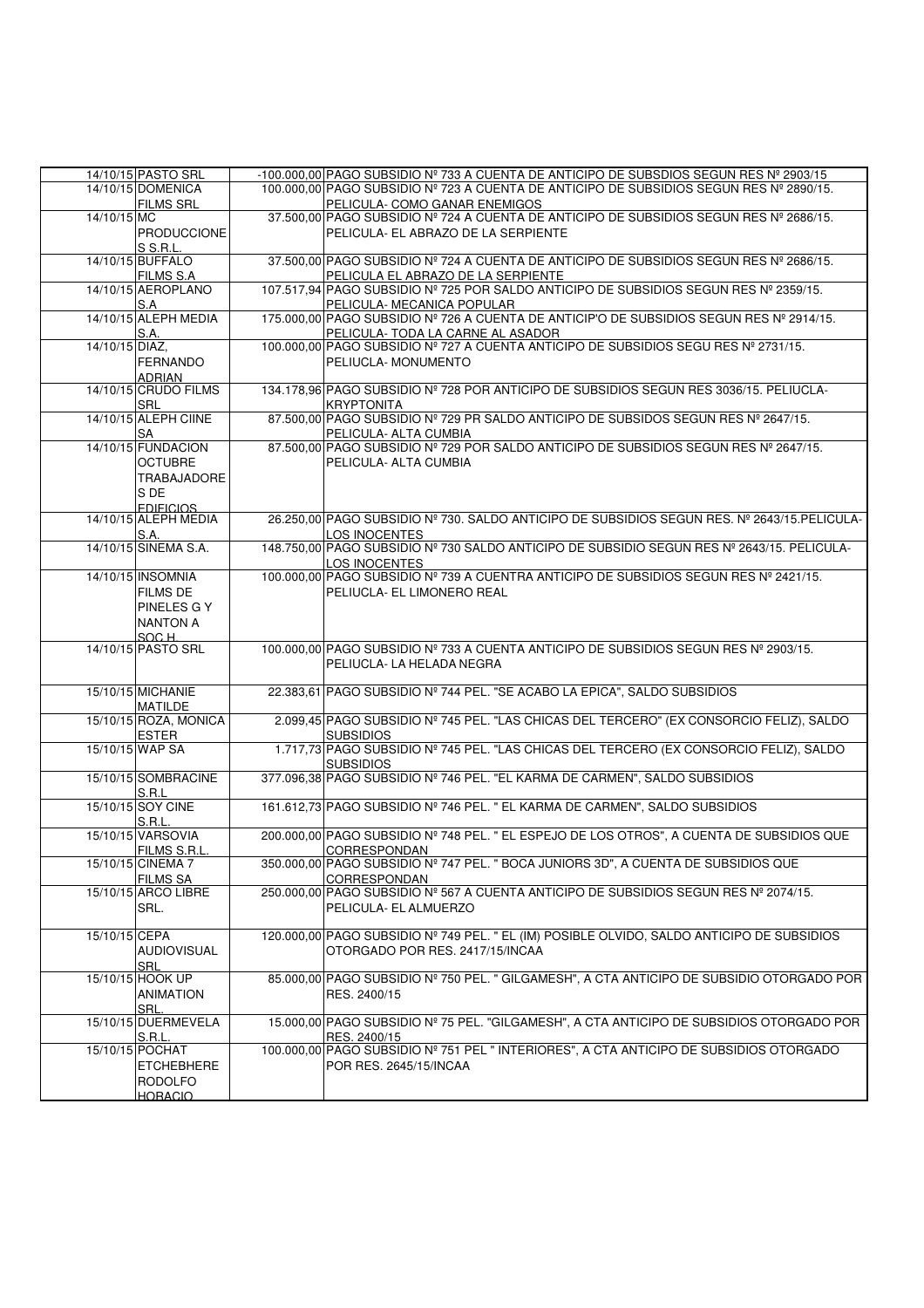| 15/10/15 VALDIVIA            | 50.000,00 PAGO SUBSIDIO Nº 752 PEL. "KIRIBATI", A CTA ANTICIPO DE SUBSIDIOS RES. 2650/15/INCAA |
|------------------------------|------------------------------------------------------------------------------------------------|
| <b>ASSUM</b>                 |                                                                                                |
|                              |                                                                                                |
| <b>MARCOS</b>                |                                                                                                |
| <b>DAMIAN</b>                |                                                                                                |
| 15/10/15 CARLINI             | 50.000,00 PAGO SUBSIDIO Nº 752 PEL. "KIRIBATI", A CTA ANTICIPO DE SUBSIDIOS RES 2650/15/INCAA  |
| <b>ALEJANDRO</b>             |                                                                                                |
| <b>GABRIEL</b>               |                                                                                                |
| 15/10/15 BENAVENTE           | 100.000,00 PAGO SUBSIDIO Nº 753 PEL. "LA NOCHE DEL LOBO", A CUENTA ANTICIPO DE SUBSIDIO        |
| <b>GALAN MARIA</b>           | OTORGADO POR RES. 2777/15/INCAA                                                                |
|                              |                                                                                                |
| SAULA<br>15/10/15 CINEWORLD  | 200.000,00 PAGO SUBSIDIO Nº 754 PEL. "LO QUE NUNCA NOS DIJIMOS", SALDO ANTICIPO DE SUBSIDIO    |
|                              |                                                                                                |
| S.R.L.                       | RES. 2361/15/INCAA                                                                             |
| 15/10/15 POCHAT              | 100.000,00 PAGO SUBSIDIO Nº 755 PEL. " UNAMUNO, EN FUERTE AVENTURA", A CUENTA ANTICIPO DE      |
| <b>ETCHEBHERE</b>            | SUBS. RES. 2773/15/INCAA                                                                       |
| <b>RODOLFO</b>               |                                                                                                |
| <b>HORACIO</b>               |                                                                                                |
| 19/10/15 ASTRO FILM          | 32.564,45 PAGO SUBSIDIO Nº 756 PEL. "LAPATRIA EQUIVICADA", A CUENTA MEDIOS ELECTRONICOS        |
|                              |                                                                                                |
| S.R.L.                       |                                                                                                |
| 19/10/15 VARSOVIA            | 200.000,00 PAGO SUBSIDIO Nº 758 PEL. "EL MOVIMIENTO", A CUENTA SUBSIDIOS QUE                   |
| FILMS S.R.L.                 | CORRESPONDAN                                                                                   |
| 19/10/15 VIOLETA             | 24.458,79 PAGO SUBSIDIO Nº 763 PEL. "DOS DISPAROS", SALDO SUBSIDIOS                            |
| <b>MARIA BAVA Y</b>          |                                                                                                |
| <b>ROSA</b>                  |                                                                                                |
| <b>MARTINEZ</b>              |                                                                                                |
| 19/10/15 TAREA FINA          | 2.058,53 PAGO SUBSIDIO Nº 764 PEL. "EL CERRAJERO", SALDO SUBSIDIOS                             |
|                              |                                                                                                |
| S.R.L.                       |                                                                                                |
| 19/10/15 HABITACION          | 1.154,51 PAGO SUBSIDIO Nº 765 PEL. "EL OTRO MARADONA", SALDO SUBSIDIOS                         |
| 1520                         |                                                                                                |
| PRODUCCIONE                  |                                                                                                |
| S SRL                        |                                                                                                |
| 19/10/15 CASTRO.             | 220.000,00 PAGO SUBSIDIO Nº 767 PEL. "EL CRITICO", A CUENTA SUBSIDIOS CESION RES. 3000/15      |
|                              |                                                                                                |
| <b>HUGO CARLOS</b>           |                                                                                                |
| 19/10/15 LAGARTO CINE        | 220.000,00 PAGO SUBSIDIO Nº 767 PEL. "EL CRITICO", A CUENTA SUBSIDIOS. CESION RES. 3000/15     |
| SRL                          |                                                                                                |
| 19/10/15 CINEWORLD           | 300.000,00 PAGO SUBSIDIO Nº 768 PEL. "PASAJE DE VIDA", A CUENTA SUBSIDIOS QUE                  |
| S.R.L.                       | <b>CORRESPONDAN</b>                                                                            |
| 19/10/15 SANCHEZ,            | 125.267,72 PAGO SUBSIDIO Nº 770 PEL. "LOS NADOES", SALDO SUBSIDIOS                             |
| <b>NESTOR</b>                |                                                                                                |
| 19/10/15 CADAVEIRA           | 1.553,29 PAGO SUBSIDIO Nº 771 PEL. "MARAVILLA, LA PELICULA", SALDO SALA                        |
|                              |                                                                                                |
| <b>JUAN PABLO</b>            |                                                                                                |
| 19/10/15 SANCHEZ             | 1.803,64 PAGO SUBSIDIO Nº 769 PEL "HIPOLITO Y MIKA", SALDO SUBSIDIOS                           |
| <b>EDUARDO LUIS</b>          |                                                                                                |
| 19/10/15 POCHAT              | 142.487,86 PAGO SUBSIDIO Nº 769 PEL. "HIPOLITO Y MIKA", SALDO SUBSIDIOS                        |
| <b>ETCHEBHERE</b>            |                                                                                                |
| <b>RODOLFO</b>               |                                                                                                |
| <b>HORACIO</b>               |                                                                                                |
| 19/10/15 TAREA FINA          | 150.000,00 PAGO SUBSIDIO Nº 761 PEL. " LALUZ INCIDENTE", SALDO ANTICIPO DE SUBS. CONFORME      |
| S.R.L.                       | RES. 19850/15/INCAA                                                                            |
|                              |                                                                                                |
| 19/10/15 RAMONDO             | 100.000,00 PAGO SUBSIDIO № 766 PEL. "NO TE OLVIDES DE MI", A CUENTA ANTICIPO DE SUBSIDIO       |
| <b>FERNANDA</b>              | OTORGADO POR RES. 2901/15/INCAA                                                                |
| 19/10/15 QUEVEDO             | 100.000,00 PAGO SUBSIDIO Nº 760 PEL. "LA CASA DE VERANO", A CTA ANTICIPO DE SUBS. CONFORME     |
| LORENA                       | RES. 2399/15/INCAA                                                                             |
| SOLEDAD                      |                                                                                                |
| 19/10/15 DIMENT              | 100.000,00 PAGO SUBSIDIO Nº 757 PEL. "EL ESLABON PODRIDO", A CTA ANTICIPO DE SUBSIDIOS         |
| <b>VALENTIN</b>              | CONFORME RES. 2318/15/INCAA                                                                    |
|                              |                                                                                                |
| JAVIER<br>19/10/15 FUNDACION | 87.000,00 PAGO SUBSIDIO Nº 759 PEL. "EL PADRE", SALDO ANTICIPO DE SUBSIDIO RES.                |
|                              |                                                                                                |
| ALUMBRAR-                    | 2775/15/INCAA                                                                                  |
| FUND. ORIENT                 |                                                                                                |
| <b>CREACION</b>              |                                                                                                |
| FII MICA                     |                                                                                                |
| 21/10/15 ALEPH MEDIA         | 57.050,00 PAGO SUBSIDIO Nº 762, PELICULA " CORAZON DE LEON", SALDO DEVOLUCION IMPORTE          |
| S.A.                         | RETENIDO-REINVERSION                                                                           |
| 21/10/15 INST. NAC. DE       | 1.498.833,48 SUBSIDIO N° 772, PELICULA " EL ULTIMO MAGO", A CUENTA DE SUBSIDIOS, PARA          |
|                              |                                                                                                |
| <b>CINE Y ARTES</b>          | APLICAR AL ANTICIPO DE LA PELICULA " EL ULTIMO MAGO".                                          |
| <b>AUDIOVISUALE</b>          | COMPENSACION                                                                                   |
| S                            |                                                                                                |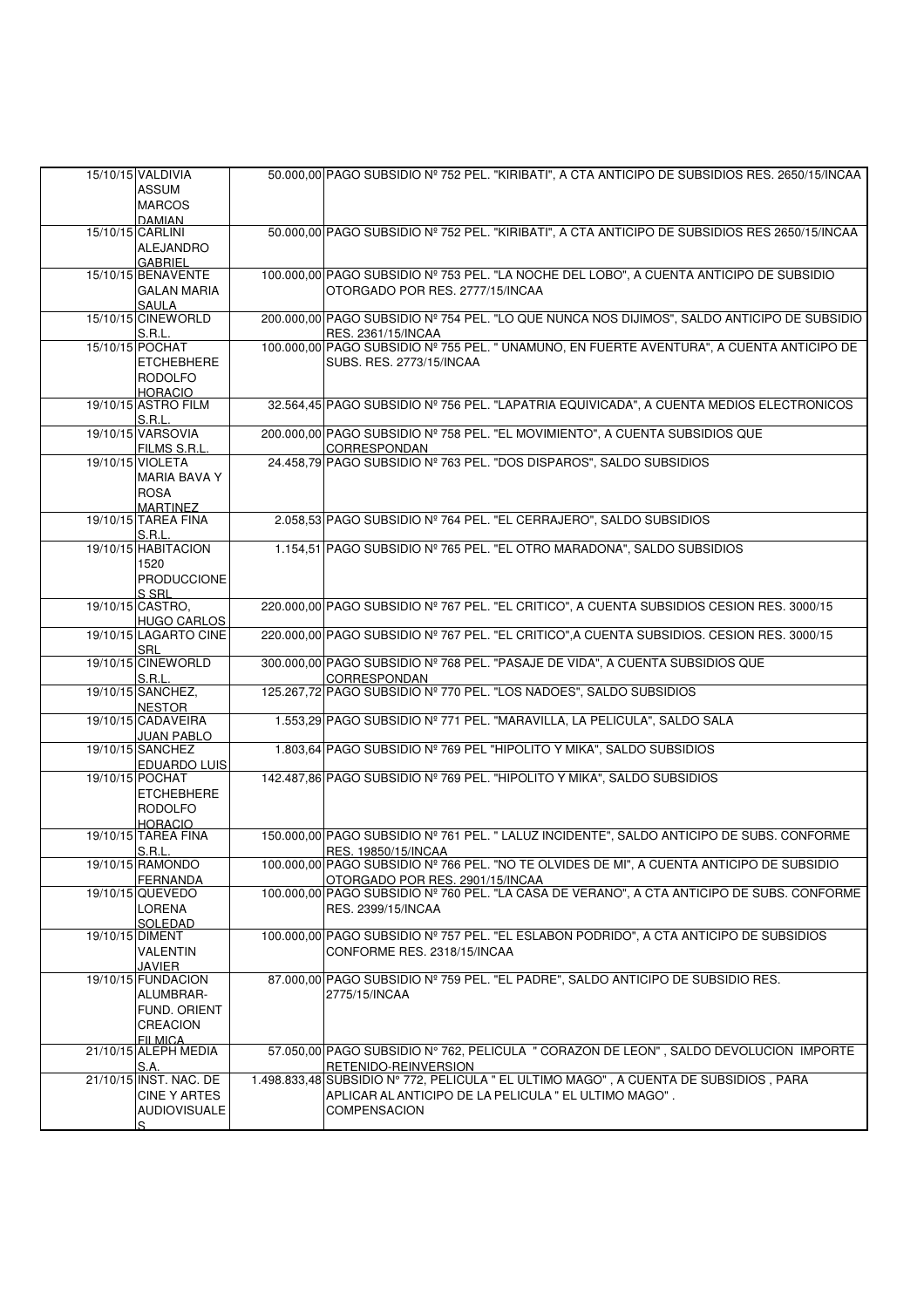| 21/10/15 PROMOTORA<br><b>FIDUCIARIA</b>                                                      | 500.000,00 PAGO SUBSIDIO N° 772, PELICULA " EL ULTIMO MAGO", A CUENTA DE SUBSIDIOS POR<br>CESION DE DERECHOS DE LA PRODUCTORA ALEPH MEDIA SA.                                                         |
|----------------------------------------------------------------------------------------------|-------------------------------------------------------------------------------------------------------------------------------------------------------------------------------------------------------|
| S.A<br>21/10/15 ALEPH MEDIA<br>S.A.                                                          | 397.024,03 PAGO SUBSIDIO Nº 772, PELICULA " L ULTIMO MAGO", A CUENTA SUBSIDIOS.                                                                                                                       |
| 21/10/15 TOCHINEKI<br>S.A.                                                                   | 450.000,00 PAGO SUBSIDIO Nº 773, PELICULA " NK", A CUETA SUBSIDIOS                                                                                                                                    |
| 21/10/15 ALEPH MEDIA<br>S.A.                                                                 | 90.000,00 PAGO SUBBSIDIO Nº 773, PELICULA " NK", A CUENTA SUBSIDIOS                                                                                                                                   |
| 21/10/15 FUNDACION<br><b>OCTUBRE</b><br><b>TRABAJADORE</b><br>S DE<br><b>FDIFICIOS</b>       | 60.000,00 PAGO SUBSIDIO Nº 773, PELICULA " NK", A CUENTA DE SUBSIDIOS                                                                                                                                 |
| 21/10/15 ARGENTINA<br><b>SONO FILM</b><br>S.A.                                               | 500.000,00 PAGO SUBSIDIO Nº 774, PELICULA " LOCOS SUELTOS EN EL ZOO", A CUETA SUBSIDIOS<br>QUE PUEDAN CORRESPONDER                                                                                    |
| 21/10/15 MASA LATINA<br><b>SRL</b>                                                           | 286.289,93 PAGO SUBSIDIO N º 738, PELICULA " MAMA LORA", ANTICIPO DE SUBS. RES Nº3160/15                                                                                                              |
| 21/10/15 HISTORIAS<br><b>CINEMATOGRA</b><br><b>FICAS S.A</b>                                 | 131.914,20 PAGO SUBSIDIO Nº 775, PELICULA " NIÑAS ARAÑAS", ANTICIPO DE SUBS. RES Nº3082/15                                                                                                            |
| 22/10/15 INST. NAC. DE<br>CINE Y ARTES<br><b>AUDIOVISUALE</b><br>S.                          | 1.593,60 SUBSIDIO Nº 776, PELICULA " AIRE LIBRE", SALDO SUBSIDIOS, PARA APLICAR AL CREDITO<br>DE LA PELICULA " AIRE LIBRE"<br><b>COMPENSACION</b>                                                     |
| 22/10/15 INST. NAC. DE<br><b>CINE Y ARTES</b><br><b>AUDIOVISUALE</b><br>S                    | 178.819,43 SUBSIDIOS Nº 777, PELICULA " EL 5 DE TALLERES", A CUENTA SUBSIDIOS, PRA APLICAR AL<br>ANTICIPO DE LA PELICULA " EL 5 DE TALLERES"<br><b>COMPENSACION</b>                                   |
| 22/10/15 FERNANDEZ<br><b>ESTELA MARIS</b>                                                    | 500.000,00 PAGO SUBSIDIO Nº 778, PELICULA " YARARA", A CUENTA SUBSIDIOS                                                                                                                               |
| 22/10/15 LAGARTO CINE<br><b>SRL</b>                                                          | 500.000,00 PAGO SUBSIDIO Nº 779, PELICULA " ZANAHORIA", A CUENTA SUBSIDIOS                                                                                                                            |
| 22/10/15 AGENCIA<br><b>CORDOBA</b><br><b>CULTURA</b><br><b>SOCIEDAD DEL</b><br><b>ESTADO</b> | 300.000,00 PAGO SUBSIDIO Nº 780, PELICULA " UNA NOCHE SIN LUNA", A CUENTA DE SUBSIDIOS,<br>POR CESION DE DERECHOS, DEL PRODUCTOR. JUAN CARLOS MARISTANY                                               |
| 22/10/15 ASTRO FILM<br>S.R.L.                                                                | 200.000,00 PAGO SUBSIDIO Nº 781, PELICULA " LA PATRIA EQUIVOCADA", A CUENTA MEDIOS<br>ELECTRONICOS.                                                                                                   |
| 22/10/15 INST. NAC. DE<br><b>CINE Y ARTES</b><br><b>AUDIOVISUALE</b><br>S                    | 834.334,07 PAGO SUBSIDIO Nº 783, PELICULA " EL PATRON", SUBSIDIOS SALA, PARA APLICAR AL<br>CREDITO DE LA PELICULA " EL PATRON"<br><b>COMPENSACION</b>                                                 |
| 22/10/15 INST. NAC. DE<br><b>CINE Y ARTES</b><br><b>AUDIOVISUALE</b><br>S                    | 569.976,22 SUBSIDIO Nº 783, PELICULA " EL PATRON", SUBSIDIOS DE SALA, PARA APLICAR AL<br>ANTICIPO DE LA PELICULA " PATRON".<br><b>COMPENSACION</b>                                                    |
| 22/10/15 DOMENICA<br><b>FILMS SRL</b>                                                        | 1.477,68 PAGO SUBSIDIO Nº 782, PELICULA" TRAS LA PANTALLA", SALDO SUBSIDIOS, POR CESION<br>DE DERECHOS DE LOS PRODS. JOSE SALVIA Y MARCOS MARTINEZ                                                    |
| 22/10/15 SALVIA JOSE<br><b>OSCAR</b>                                                         | 28.075,83 PAGO SUBSIDIO Nº 782, PELICULA " TRAS LA PANTALLA", SALDO SUBSIDIOS                                                                                                                         |
| 22/10/15 MATANZA CINE<br>S.R.L.                                                              | 72.001,57 PAGO SUBSIDIO Nº 784, PELICULA " CAITO (EX MUNDO CAITO), SALDO SUBSIDIOS.                                                                                                                   |
| 22/10/15 RIZOMA SRL                                                                          | 500.000,00 PAGO SUBSIDIO Nº 785, PELICULA " LAS INSOLADAS", A CUENTA MEDIOS ELECTRONICOS.                                                                                                             |
| 22/10/15 INST. NAC. DE<br><b>CINE Y ARTES</b><br><b>AUDIOVISUALE</b><br>S                    | 51.947,47 SUBSIDIO N° 786, PELICULA " LA CALLE DE LOS PIANISTAS", A CUENTA SUBSIDIOS<br>MEDIOS ELECTRONICOS. PARA APLICAR AL ANTICIPO DE LA PELICULA " LA CALLE DE LOS<br>PIANISTAS".<br>COMPENSACION |
| 22/10/15 RODRIGUEZ<br><b>ARIAS MIGUEL</b><br><b>MARIA</b>                                    | 158.224,67 PAGO SUBSIDIO Nº 787, PELICULA " FRANCISCO DE BUENOS AIRES ", SALDO SUBSIDIOS                                                                                                              |
| 22/10/15 METROPOLIS<br><b>SOCIEDAD</b><br><b>COLECTIVA</b>                                   | 158.224,67 PAGO SUBSIDIO Nº 787, PELICULA " FRANCISCO DE BUENOS AIRES", SALDO SUBSIDIOS                                                                                                               |
| 22/10/15 PERILLO<br><b>SEBASTIAN</b>                                                         | 200.000,00 PAGO SUBSIDIO N° 788, PELICULA " LA VIDA DE ALGUIEN", A CUENTA SUBSIDIOS QUE<br>CORRESPODAN                                                                                                |
|                                                                                              |                                                                                                                                                                                                       |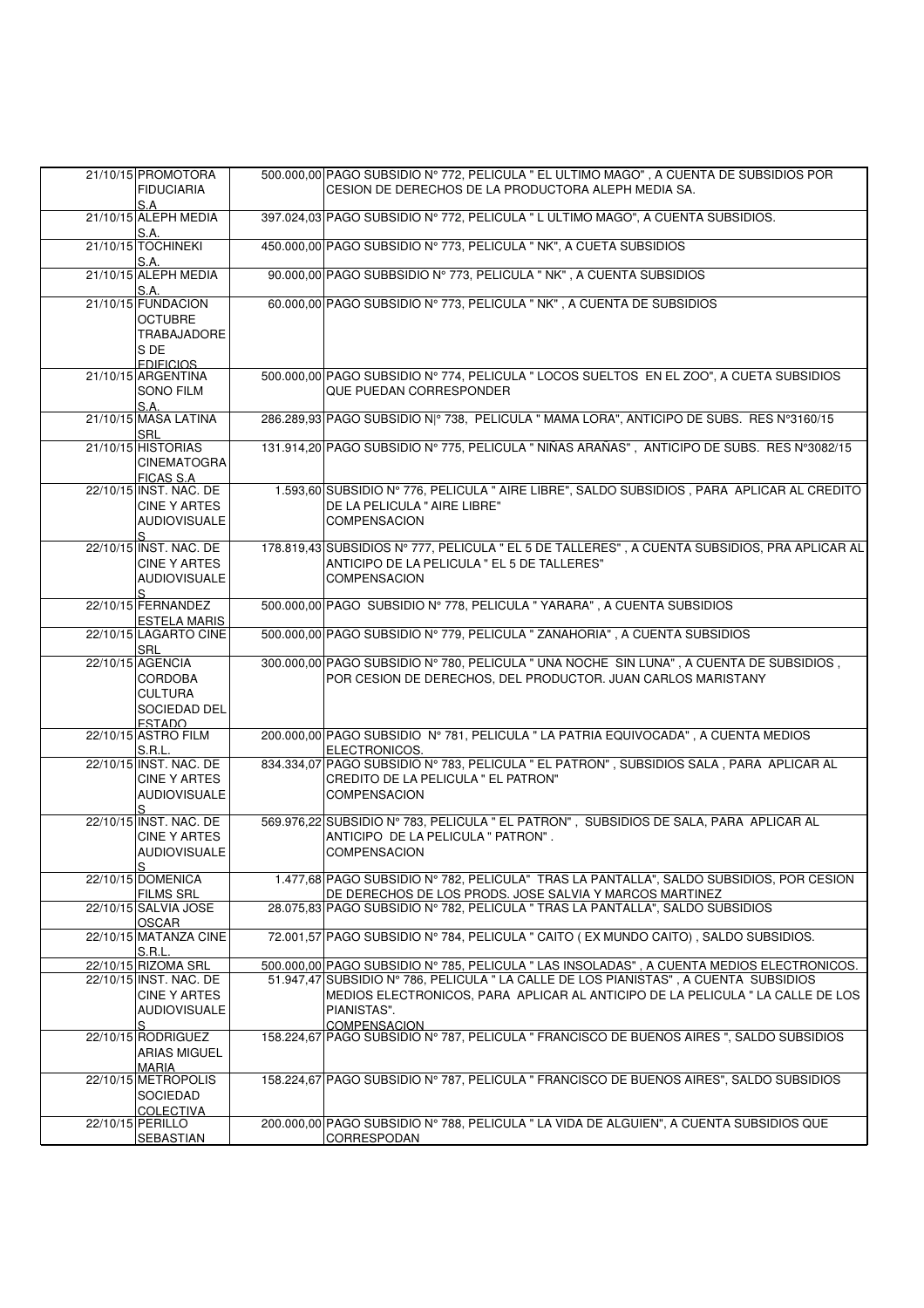| 22/10/15 INST. NAC. DE               | 526.790,96 SUBSIDIO Nº 789, PELICULA " VOLEY", A CUENTA DE SUBSIDIOS, PARA APLICAR AL        |
|--------------------------------------|----------------------------------------------------------------------------------------------|
|                                      |                                                                                              |
| CINE Y ARTES                         | ANTICIPO DE LA PELICULA " VOLEY".                                                            |
| <b>AUDIOVISUALE</b>                  | <b>COMPENSACION</b>                                                                          |
| S                                    |                                                                                              |
| 22/10/15 ESTA POR                    | 500.000,00 PAGO SUBSIDIO Nº 789, PELICULA " VOLEY", A CUENTA SUBSIDIOS                       |
| VENIR S.R.L.                         |                                                                                              |
| 26/10/15 GEMA FILMS                  | 10.789.03 PAGO SUBSIDIO Nº 790. ANTICIPO DE SUBSIDIOS SEGUN RES. Nº 3311/15. PELICULA -      |
| <b>S.R.L.</b>                        | <b>VETERANOS</b>                                                                             |
| 28/10/15 ALEPH MEDIA                 | 333.934,54 PAGO SUBSIDIO Nº 797, PELICULA " YA NO ME GUSTA ( EX UN AMOR EN TIEMPO DE         |
| S.A.                                 | SELFIES), SALDO SUBSIDIOS RECLASIFICACION INTERES ESPECIAL                                   |
| 28/10/15 MD S.R.L.                   | 267.147,63 PAGO SUBSIDIO Nº 797, PELICULA " YAN NO MEGUSTA (EX UN AMOR EN TIEMPO DE          |
|                                      |                                                                                              |
|                                      | SELFIES), SALDO SUBSIDIOS RECLASIFICACION                                                    |
| 28/10/15 TOCHINEKI                   | 300.000,00 PAGO SUBSIDIO Nº 796, PELICULA " NK" A CUENTA DE SUBSIDIOS                        |
| S.A.                                 |                                                                                              |
| 28/10/15 ALEPH MEDIA                 | 60.000.00 PAGO SUBSIDIO Nº 796, PELICULA " NK" A CUENTA DE SUBSIDIOS                         |
| S.A.                                 |                                                                                              |
| 28/10/15 FUNDACION                   | 40.000,00 PAGO SUBSIDIO Nº 796, PELICULA " NK" A CUENTA SUBSIDIOS                            |
| <b>OCTUBRE</b>                       |                                                                                              |
| TRABAJADORE                          |                                                                                              |
| S DE                                 |                                                                                              |
| <b>FDIFICIOS</b>                     |                                                                                              |
| 28/10/15 INST. NAC. DE               | 704.807,32 SUBSIDIO Nº 795, PELICULA " PAPELES EN EL VIENTO", A CUENTA DE SUBSIDIOS, PARA    |
| <b>CINE Y ARTES</b>                  | APLICAR AL ANTICIPO DE LA PELICULA " PAPELES EN EL VIENTO".                                  |
| <b>AUDIOVISUALE</b>                  | <b>COMPENSACION</b>                                                                          |
|                                      |                                                                                              |
| S<br>28/10/15 CATARATAS              | 1.000.000.00 PAGO SUBSIDIOS N° 795, PELICULA " PAPELES EN EL VIENTO", A CUENTA SUBSIDIOS     |
|                                      |                                                                                              |
| DE SI S.A.                           |                                                                                              |
| 28/10/15 INST. NAC. DE               | 1.469.367,43 SUBSIDIO Nº 798, PELICULA " EL ARDOR", SALDO SUBSIDIOS, PARA APLICAR AL CREDITO |
| <b>CINE Y ARTES</b>                  | DE LA PELICULA " EL ARDOR"                                                                   |
| <b>AUDIOVISUALE</b>                  | <b>COMPENSACION</b>                                                                          |
| S.                                   |                                                                                              |
| 28/10/15 ALEPH MEDIA                 | 64.533,24 PAGO SUBSIDIO Nº 798, PELICULA " EL ARDOR", SALDO DE SUBSIDIOS, POR CESION DE      |
| S.A.                                 | DERECHOS DEL PRODUCTORA MAGMA CINE SRL                                                       |
| 28/10/15 MAGMA CINE                  | 150.577,56 PAGO SUBSIDIO Nº 798, PELICULA " EL ARDOR", SALDO SUBSIDIOS                       |
| S.R.L.                               |                                                                                              |
| 28/10/15 CACTUS CINE                 | 504.789,90 PAGO SUBSIDIO N° 815, PELICULA " SANGRE EN LA BOCA", ANTICIPO DE SUBSIDIO         |
| S.R.L.                               | OTORGADO POR RES Nº 3388                                                                     |
| 28/10/15 ARCO LIBRE                  | 175.000,00 PAGO SUBSIDIO Nº 791, PELICULA " EL ALMUERZO", A CUENTA ANTICIPO DE SUBS.         |
| SRL.                                 | CONFORME RES N°3200/15                                                                       |
| 28/10/15 ALEPH CIINE                 | 72.500,00 PAGO SUBSIDIO Nº 792, PELICULA " ALTA CUMBIA", ANTICIPO DE SUBS. OTORGADO POR      |
| SA                                   | RES Nº 2960/15                                                                               |
| 28/10/15 FUNDACION                   | 72.500,00 PAGO SUBSIDIO Nº 792, PELICULA " ALTA CUMBIA", ANTICIPO DE SUBSIDIOS OTORGADO      |
| <b>OCTUBRE</b>                       | POR RES N°2960/15                                                                            |
|                                      |                                                                                              |
| TRABAJADORE                          |                                                                                              |
| S DE                                 |                                                                                              |
| <b>FDIFICIOS</b><br>28/10/15 BEDOBLE | 350.000,00 PAGO SUBSIDIO N° 793, PELICULA " ALMA", ANTICIPO DE SUBS. OTORGADO POR RES        |
|                                      |                                                                                              |
| <b>FILMS SRL</b>                     | N°3081/15                                                                                    |
| 28/10/15 SUDESTADA                   | 175.000,00∣PAGO SUBSIDIO N° 794, PELICULA " ALIAS MARIA", A CUENTA ANTICIPO DE SUBS. RES     |
| <b>CINE SRL</b>                      | N°3308/15                                                                                    |
| 30/10/15 INST. NAC. DE               | 2.656,66 PAGO SUBSIDIO Nº 816 PEL. "LA PARTE AUSENTE", SUBSIDIOS 2015. PARA APLICAR AL       |
| <b>CINE Y ARTES</b>                  | ANTICIPO DE LA PEL. LA PARTE AUSENTE. PRODUCTOR AJIMOLIDO. COMPENSACION                      |
| <b>AUDIOVISUALE</b>                  |                                                                                              |
| S                                    |                                                                                              |
| 30/10/15 INST. NAC. DE               | 1.229.656,55 PAGO SUBSIDIO Nº 816 PEL. "LA PARTE AUSENTE", SUBSIDIOS 2015, PARA APLICAR AL   |
| <b>CINE Y ARTES</b>                  | CREDITO DE LA PEL. LA PARTE AUSENTE. PRODUCTOR AJIMOLIDO. COMPENSACION                       |
| <b>AUDIOVISUALE</b>                  |                                                                                              |
| S                                    |                                                                                              |
| 30/10/15 INST. NAC. DE               | 716.984,35 PAGO SUBSIDIO Nº 817 PEL. "EL AMOR Y OTRAS HISTORIAS (EX SEXO FACIL), SALDO       |
| <b>CINE Y ARTES</b>                  | SUBSIDIOS. PARA APLICAR AL CREDITO DE LA PEL. EL AMOR Y OTRAS HISTORIAS.                     |
| <b>AUDIOVISUALE</b>                  | PRODUCTOR AZ FILMS. COMPENSACION                                                             |
| S                                    |                                                                                              |
| 30/10/15 AZ FILM S.A.                | 909.006,99 PAGO SUBSIDIO Nº 817 PEL. "EL AMOR Y OTRAS HISTORIAS (EX SEXO FACIL), SALDO       |
|                                      | <b>SUBSIDIOS</b>                                                                             |
| 30/10/15 INST. NAC. DE               | 348.567,29 PAGO SUBSIDIO Nº 818 PEL. "FERMIN" (EX GLORIAS DE TANGO), A CUENTA SUBSIDIOS,     |
|                                      |                                                                                              |
| <b>CINE Y ARTES</b>                  | PARA APLICAR AL CREDITO DE LA PEL. FERMIN. PRODUCTOR HERNAN FINDLIN.                         |
| <b>AUDIOVISUALE</b>                  | <b>COMPENSACION</b>                                                                          |
| S                                    |                                                                                              |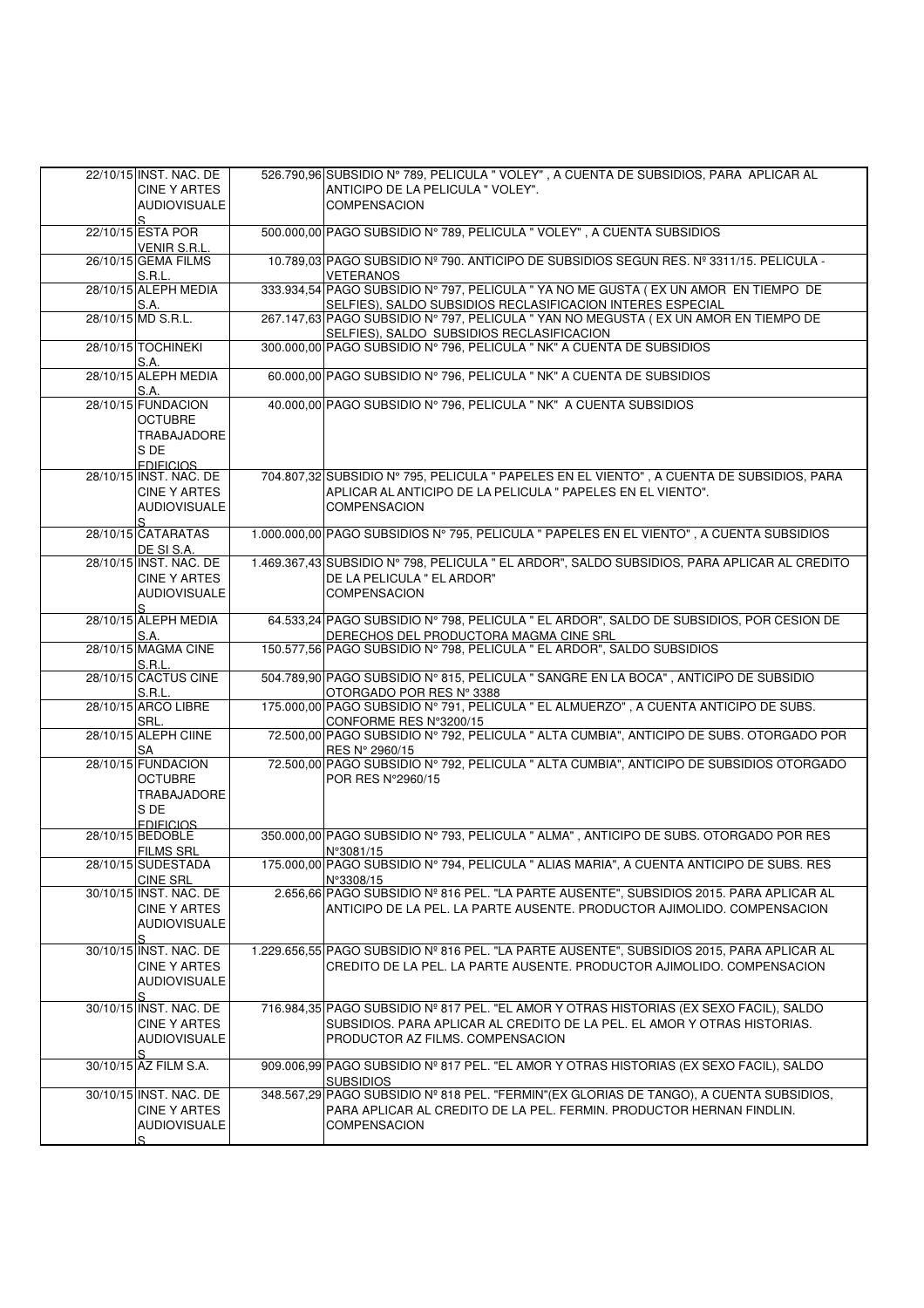|               | 30/10/15 FINDLING<br><b>HERNAN</b>                                                       | 100.000,00 PAGO SUBSIDIO Nº 818 PEL. "FERMIN" (EX GLORIAS DE TANGO), A CUENTA SUBSIDIOS                                                                                                              |
|---------------|------------------------------------------------------------------------------------------|------------------------------------------------------------------------------------------------------------------------------------------------------------------------------------------------------|
|               | <b>JAVIER</b><br>30/10/15 KOLKER<br><b>OLIVER</b>                                        | 100.000,00 PAGO SUBSIDIO Nº 818 PEL. "FERMIN (EX GLORIAS DE TANGO), A CUENTA SUBSIDIOS                                                                                                               |
|               | 30/10/15 INST. NAC. DE<br><b>CINE Y ARTES</b><br><b>AUDIOVISUALE</b><br>S                | 132.532,66 PAGO SUBSIDIO Nº 820 PEL. "FERIADO", MEDIOS ELECTRONICOS, PARA APLICAR AL<br>ANTICIPO DE LA PEL. FERIADO. PRODUCTOR CEPA AUDIOVISUAL. COMPENSACION                                        |
| 30/10/15 CEPA | AUDIOVISUAL<br><b>SRL</b>                                                                | 126.256,24 PAGO SUBSIDIO Nº 820 PEL. "FERIADO", MEDIOS ELECTRONICOS                                                                                                                                  |
|               | 30/10/15 INST. NAC. DE<br><b>CINE Y ARTES</b><br><b>AUDIOVISUALE</b><br>S.               | 24.885,34 PAGO SUBSIDIO Nº 821 PEL. "JAUJA", SALDO SUBSIDIO SALA, PARA APLICAR AL ANTICIPO<br>DE LA PEL. "JAUJA. PRODUCTOR 4L SRL. COMPENSACION                                                      |
|               | 30/10/15 INST. NAC. DE<br><b>CINE Y ARTES</b><br><b>AUDIOVISUALE</b><br>$\mathcal{S}$    | 120.432,37 PAGO SUBSIDIO Nº 822 PEL. "TUYA", SUBSIDIOS SALA 2015 PARA APLICAR AL ANTICIPO DE<br>LA PEL. TUYA. PRODUCTOR TRES MENTES. COMPENSACION                                                    |
|               | 30/10/15 INST. NAC. DE<br><b>CINE Y ARTES</b><br><b>AUDIOVISUALE</b><br>$\mathcal{S}$    | 433.997,06 PAGO SUBSIDIO Nº 823 PEL. "ALFONSINA STORNI", A CUENTA SUBSIDIOS, PARA APLICAR<br>AL CREDITO DE LA PEL. AIRE LIBRE. PRODUCTOR RIZOMA. COMPENSACION                                        |
|               | 30/10/15 CINEMA 7<br><b>FILMS SA</b>                                                     | 176.756,17 PAGO SUBSIDIO Nº 824 PEL. "BOCA JUNIORS 3D", SUBSIDIOS SALA 2015                                                                                                                          |
|               | 30/10/15 CREANDO<br>CINE S.R.L.                                                          | 89.027,22 PAGO SUBSIDIO Nº 825 PEL. "DELIRIUM ARGENTINUM", DEVOLUCION IMPORTE RETENIDO<br><b>REINVERSION</b>                                                                                         |
|               | 30/10/15 INST. NAC. DE<br><b>CINE Y ARTES</b><br><b>AUDIOVISUALE</b><br>S                | 65.167,80 PAGO SUBSIDIO Nº 826 PEL. "DOLARES DE ARENA", SUBS. SALA 2015, PARA APLICAR AL<br>ANTICIPO DE LA PELL. "DOLARES DE ARENA". PRODUCTOR REI CINE. COMPENSACION                                |
|               | 30/10/15 AZ FILM S.A.                                                                    | 255.587,27 PAGO SUBSIDIO Nº 827 PEL."EL AMOR Y OTRAS HISTORIAS (EX SEXO FACIL), DEVOLUCION<br><b>IMPORTE RETENIDO</b>                                                                                |
|               | 30/10/15 INST. NAC. DE                                                                   | 352.716,01 SUBSIDIO Nº 799, PELICULA " ATLANTIDA", A CUENTA SUBSIDIOS, PARA APLICAR AL                                                                                                               |
|               | <b>CINE Y ARTES</b><br><b>AUDIOVISUALE</b>                                               | CREDITO DE LA PELICULA " ATLANTIDA"<br><b>COMPENSACION</b>                                                                                                                                           |
|               | S<br>30/10/15 INST. NAC. DE<br><b>CINE Y ARTES</b><br><b>AUDIOVISUALE</b>                | 480.610,30 SUBSIDIO N  800, PELICULA " EL PERRO MOLINA", A CUENTA SUBSIDIOS, PARA APLICAR AL<br>CREDITO PELICULA " EL PERRO MOLINA".<br><b>COMPENSACION</b>                                          |
|               | S<br>30/10/15 CAMPUSANO<br><b>JOSE</b>                                                   | COMPENSACION<br>360.000,00 PAGO SUBSIDIO N° 800, PELICULA " EL PERRO MOLINA"A CUENTA DE SUBSIDIOS                                                                                                    |
|               | <b>CELESTINO</b><br>30/10/15 INST. NAC. DE<br><b>CINE Y ARTES</b><br><b>AUDIOVISUALE</b> | 38.426,52 SUBSIDIO Nº 802, PELICULA " TODOS TENEMO UN PROBLEMA ERNESTO( EX MOSTRO), A<br>CUENTA SUBSIDIOS, PARA APLICAR AL CREDITO DE LA PELICULA " TODOS TENEMOS UN<br>PROBLEMA ERNESTO (EX MOSTRO) |
|               | S<br>30/10/15 IDEHADOS<br><b>PRODUCCIONE</b><br>S SRL                                    | <b>COMPENSACION</b><br>250.000,00 PAGO SUBSIDIO Nº 802, PELICULA " TODOS TENEMO UN PROBLEMA ERNESTO (EX<br>MOSTRO), A CUENTA DE SUBSIDIOS                                                            |
|               | 30/10/15 INST. NAC. DE<br>CINE Y ARTES<br>AUDIOVISUALE                                   | 24.332,71  UBSIDIO Nº 803, PELICULA " EL PRISIONERP IRLANDES", SALDO SUBSIDIO SALA, PARA<br>APLICAR AL ANTICIPO DE LA PELICULA " EL PRISONERO IRLANDES".<br><b>COMPENSACION</b>                      |
|               | S<br>30/10/15 INST. NAC. DE<br>CINE Y ARTES<br>AUDIOVISUALE<br>S                         | 87.698,13 SUBSIDIO N° 804, PELICULA " LA VIDA DESPUES", SUBSIDIO SALA 2015, PARA APLICAR AL<br>ANTICIPO DE LA PELICULA " LA VIDA DESPUES".<br><b>COMPENSACION</b>                                    |
|               | 30/10/15 INST. NAC. DE<br><b>CINE Y ARTES</b><br><b>AUDIOVISUALE</b><br>S                | 24.258,28 SUBSIDIO N° 805, PELICULA " LOS DEL SUELO", SUBSIDIO SALA, PARA APLICAR AL<br>ANTICIPO DE LA PELIUCLA " LOS DEL SUELO".<br><b>COMPENSACION</b>                                             |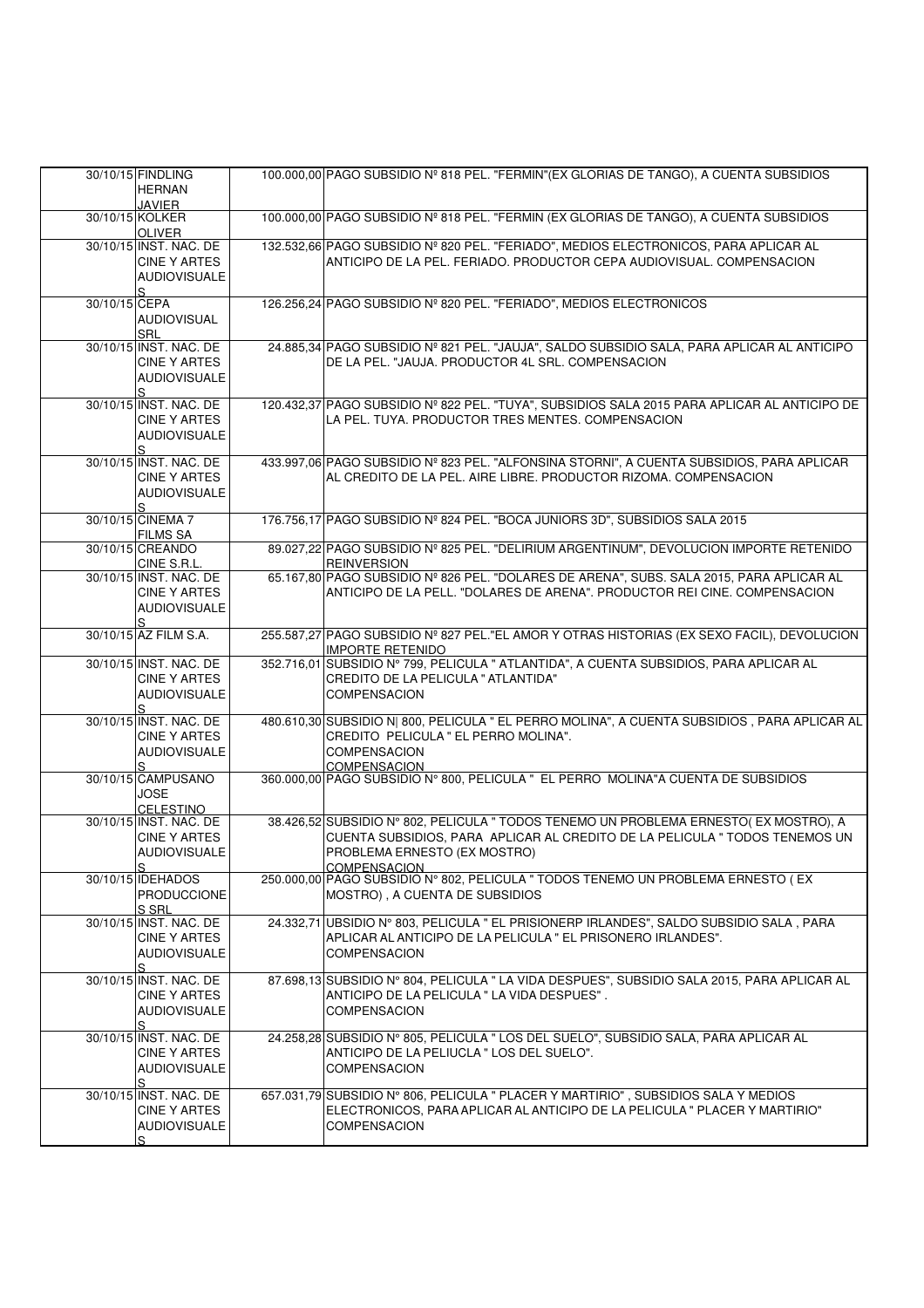| ELECTRONICOS, PARA APLICAR AL CREDITO DE LA PELICULA " "PLACER Y MARTIRIO"<br><b>CINE Y ARTES</b><br><b>AUDIOVISUALE</b><br><b>COMPENSACION</b><br>S.<br>68.377,48 SUBSIDIO N° 807, PELICULA " A MADRE " (EX DIAMOND SANTORIO Y LA SOGA DE LOS<br>30/10/15 INST. NAC. DE<br>MUERTO) EX TOXIC JUNGLE), SUBSIDIOS SALA, PARA APLICAR AL ANTICIPO DE LA<br>CINE Y ARTES<br>PELICULA "PLANTA MADRE (EX TOXIC JUGLE)<br><b>AUDIOVISUALE</b><br>S.<br>COMPENSACION<br>4.762,97 SUBSIDIO Nº 808, PELICULA " SILENCIO ROTO" SUBSIDIOS DE SALA, PARA APLICAR AL<br>30/10/15 INST. NAC. DE<br>ANTICIPO DE LA PELICULA "SILENCIO ROTO".<br><b>CINE Y ARTES</b><br><b>COMPENSACION</b><br><b>AUDIOVISUALE</b><br>S<br>30/10/15 INST. NAC. DE<br>19.616,82 SUBSIDIO N° 809, PELICULA " DAMIANA", SUBSIDIOS SALA 2015, PARA APLICAR AL<br>ANTICIPO DE LA PELICULA " DAMIANA"<br><b>CINE Y ARTES</b><br><b>COMPENSACION</b><br><b>AUDIOVISUALE</b><br>S.<br>242.040,22 SUBSIDIO Nº 810, PELICULA " LUMPEN (EX CORNER), SUBSIDIOS 2015, PARA APLICAR AL<br>30/10/15 INST. NAC. DE<br>ANTICIPO DE LA PELICULA " LUMPEN (EX CORNER)<br>CINE Y ARTES<br><b>COMPENSACION</b><br><b>AUDIOVISUALE</b><br>$S_{\cdot}$<br>912.124,50 SUBSIDIO N° 810, PELICULA " LUMPEN (EX CORNER), SUBSIDIOS 2015, PARA APLICAR<br>30/10/15 INST. NAC. DE<br>AL CREDITO DE LA PELICULA " LUMPEN (EX CORNER)<br><b>CINE Y ARTES</b><br><b>AUDIOVISUALE</b><br><b>COMPENSACION</b><br>S<br>889.356,20 SUBSIDIO Nº 811, PELICULA " ZONDA FOLCLORE ARGENINO ( FOLKLORE ARGENTINO)<br>30/10/15 INST, NAC, DE<br>SUBSIDIOS GENERADO 2015, PARA APLICAR AL ANICIPO DE LA PELICULA " ZONDA,<br><b>CINE Y ARTES</b><br><b>AUDIOVISUALE</b><br><b>FOLCLORE ARGENTINO"</b><br>S.<br><b>COMPENSACION</b><br>1.715.573,10 PAGO SUBSIDIO Nº 828 PEL. "SIN HIJOS", A CUENTA SUBSIDIOS PARA APLICAR AL CREDITO<br>30/10/15 INST. NAC. DE<br>DE LA PEL. SIN HIJOS. PRODUCTOR ESTA POR VENIR. COMPENSACION<br>CINE Y ARTES<br><b>AUDIOVISUALE</b><br>S.<br>30/10/15 INST. NAC. DE<br>3.000.000,00 PAGO SUBSIDIO Nº 828 PEL. "SIN HIJOS", A CUENTA SUBSIDIOS, PARA APLICAR AL<br>ANTICIPO DE LA PEL.SIN HIJOS. PRODUCTOR ESTA POR VENIR. COMPENSACION<br>CINE Y ARTES<br><b>AUDIOVISUALE</b><br>S.<br>344.565,79 PAGO SUBSIDIO Nº 829 PEL. "LA SEGUNDA MUERTE", SUBSIDIOS SALA, PARA APLICAR AL<br>30/10/15 INST. NAC. DE<br>ANTICIPO DE LA PEL., LA SEGUNDA MUERTE. PRODUCTOR MAGMA CINE. COMPENSACION<br><b>CINE Y ARTES</b><br><b>AUDIOVISUALE</b><br>$\mathbf{S}$<br>2.243.137,45 SUBSIDIO Nº 911, PELICULA " ZONDA FOLCLORE ARGENTINO ( FOLKLORE ARGENTINO),<br>30/10/15 INST. NAC. DE<br>SUBSIDIOS GENERADOS 2015, PARA APLICAR AL CRREDITO DE LA PELICULA " ZONDA<br><b>CINE Y ARTES</b><br>FOLCLORE ARGENTINO.<br><b>AUDIOVISUALE</b><br>S.<br><b>COMPENSACION</b><br>650.000,00 SUBSIDIO Nº 812, PELICULA " LUNA EN LEO" SUBSIDIOS SALA, PAR A PLICAR AL ANTICIPO<br>30/10/15 INST. NAC. DE<br>CINE Y ARTES<br>PELICULA " LUNA EN LEO"<br><b>COMPENSACION</b><br><b>AUDIOVISUALE</b><br>S<br>30/10/15 QUEVEDO<br>100.000,00 PAGO SUBSIDIO Nº 813 PEL. "LA CASA DE VERANO", SALDO ANTICIPO DE SUBSIDIOS<br>LORENA<br>CONFORME RES. Nº 2399/15/INCAA<br>SOLEDAD<br>40.000,00 PAGO SUBSIDIO Nº 843, PELICULA " SU REALIDAD (EX CADA VER ES DISTINTO), PAGO A<br>31/10/15 AMADA FILMS<br><b>SRL</b><br>CUENTA DE SUBS. QUE CORRESPONDAN<br>80.000,00 PAGO SUBSIDIO Nº 843, PELICULA " SU REALIDAD (EX CADA VER ES DISTINTO), PAGO A<br>31/10/15 PERILLO<br><b>SEBASTIAN</b><br>CUENTA DE SUBS. QUE CORRESPONDAN<br>80.000,00 PAGO SUBSIDIO Nº 843, PELICULA " SU REALIDAD (EX CADA VER ES DISITNTO), PAGO A<br>31/10/15 GALPERIN,<br><b>MARIANO</b><br>CUENTA DE SUBSIDIOS QUE CORRESPONDAN<br>1.302.651,13 SUBSIDIO Nº 819, PELICULA "WAKOLDA", A CUENTA DE SUBSIDIOS, PARA APLICAR AL<br>31/10/15 INST. NAC. DE<br><b>CINE Y ARTES</b><br>ANTICIPO DE LA PELICULA "WAKOLDA"<br><b>AUDIOVISUALE</b><br><b>COMPENSACION</b><br>S<br>31/10/15 INST. NAC. DE<br>1.485.625,21 SUBSIDIO Nº 819, PELICULA "WAKOLDA", A CUENTA SUBSIDIOS, PARA APLICAR AL<br><b>CINE Y ARTES</b><br>CREDITO DE LA PELICULA "WOKALDA.<br><b>AUDIOVISUALE</b><br><b>COMPENSACION</b><br>S<br>31/10/15 HISTORIAS<br>300.000,00 PAGO SUBSIDIO N° 819, PELICULA "WAKOLDA", A CUENTA SUBSIDIOS.-<br><b>CINEMATOGRA</b><br><b>FICAS S.A.</b> | 30/10/15 INST. NAC. DE | 1.345.042,85 SUBSIDIO N° 806, PELICULA " PLACER Y MARTIRIO", SUBSIDIOS SALA Y MEDIOS |
|-------------------------------------------------------------------------------------------------------------------------------------------------------------------------------------------------------------------------------------------------------------------------------------------------------------------------------------------------------------------------------------------------------------------------------------------------------------------------------------------------------------------------------------------------------------------------------------------------------------------------------------------------------------------------------------------------------------------------------------------------------------------------------------------------------------------------------------------------------------------------------------------------------------------------------------------------------------------------------------------------------------------------------------------------------------------------------------------------------------------------------------------------------------------------------------------------------------------------------------------------------------------------------------------------------------------------------------------------------------------------------------------------------------------------------------------------------------------------------------------------------------------------------------------------------------------------------------------------------------------------------------------------------------------------------------------------------------------------------------------------------------------------------------------------------------------------------------------------------------------------------------------------------------------------------------------------------------------------------------------------------------------------------------------------------------------------------------------------------------------------------------------------------------------------------------------------------------------------------------------------------------------------------------------------------------------------------------------------------------------------------------------------------------------------------------------------------------------------------------------------------------------------------------------------------------------------------------------------------------------------------------------------------------------------------------------------------------------------------------------------------------------------------------------------------------------------------------------------------------------------------------------------------------------------------------------------------------------------------------------------------------------------------------------------------------------------------------------------------------------------------------------------------------------------------------------------------------------------------------------------------------------------------------------------------------------------------------------------------------------------------------------------------------------------------------------------------------------------------------------------------------------------------------------------------------------------------------------------------------------------------------------------------------------------------------------------------------------------------------------------------------------------------------------------------------------------------------------------------------------------------------------------------------------------------------------------------------------------------------------------------------------------------------------------------------------------------------------------------------------------------------------------------------------------------------------------------------------------------------------------------------------------------------------------------------------------------------------------------------|------------------------|--------------------------------------------------------------------------------------|
|                                                                                                                                                                                                                                                                                                                                                                                                                                                                                                                                                                                                                                                                                                                                                                                                                                                                                                                                                                                                                                                                                                                                                                                                                                                                                                                                                                                                                                                                                                                                                                                                                                                                                                                                                                                                                                                                                                                                                                                                                                                                                                                                                                                                                                                                                                                                                                                                                                                                                                                                                                                                                                                                                                                                                                                                                                                                                                                                                                                                                                                                                                                                                                                                                                                                                                                                                                                                                                                                                                                                                                                                                                                                                                                                                                                                                                                                                                                                                                                                                                                                                                                                                                                                                                                                                                                                                             |                        |                                                                                      |
|                                                                                                                                                                                                                                                                                                                                                                                                                                                                                                                                                                                                                                                                                                                                                                                                                                                                                                                                                                                                                                                                                                                                                                                                                                                                                                                                                                                                                                                                                                                                                                                                                                                                                                                                                                                                                                                                                                                                                                                                                                                                                                                                                                                                                                                                                                                                                                                                                                                                                                                                                                                                                                                                                                                                                                                                                                                                                                                                                                                                                                                                                                                                                                                                                                                                                                                                                                                                                                                                                                                                                                                                                                                                                                                                                                                                                                                                                                                                                                                                                                                                                                                                                                                                                                                                                                                                                             |                        |                                                                                      |
|                                                                                                                                                                                                                                                                                                                                                                                                                                                                                                                                                                                                                                                                                                                                                                                                                                                                                                                                                                                                                                                                                                                                                                                                                                                                                                                                                                                                                                                                                                                                                                                                                                                                                                                                                                                                                                                                                                                                                                                                                                                                                                                                                                                                                                                                                                                                                                                                                                                                                                                                                                                                                                                                                                                                                                                                                                                                                                                                                                                                                                                                                                                                                                                                                                                                                                                                                                                                                                                                                                                                                                                                                                                                                                                                                                                                                                                                                                                                                                                                                                                                                                                                                                                                                                                                                                                                                             |                        |                                                                                      |
|                                                                                                                                                                                                                                                                                                                                                                                                                                                                                                                                                                                                                                                                                                                                                                                                                                                                                                                                                                                                                                                                                                                                                                                                                                                                                                                                                                                                                                                                                                                                                                                                                                                                                                                                                                                                                                                                                                                                                                                                                                                                                                                                                                                                                                                                                                                                                                                                                                                                                                                                                                                                                                                                                                                                                                                                                                                                                                                                                                                                                                                                                                                                                                                                                                                                                                                                                                                                                                                                                                                                                                                                                                                                                                                                                                                                                                                                                                                                                                                                                                                                                                                                                                                                                                                                                                                                                             |                        |                                                                                      |
|                                                                                                                                                                                                                                                                                                                                                                                                                                                                                                                                                                                                                                                                                                                                                                                                                                                                                                                                                                                                                                                                                                                                                                                                                                                                                                                                                                                                                                                                                                                                                                                                                                                                                                                                                                                                                                                                                                                                                                                                                                                                                                                                                                                                                                                                                                                                                                                                                                                                                                                                                                                                                                                                                                                                                                                                                                                                                                                                                                                                                                                                                                                                                                                                                                                                                                                                                                                                                                                                                                                                                                                                                                                                                                                                                                                                                                                                                                                                                                                                                                                                                                                                                                                                                                                                                                                                                             |                        |                                                                                      |
|                                                                                                                                                                                                                                                                                                                                                                                                                                                                                                                                                                                                                                                                                                                                                                                                                                                                                                                                                                                                                                                                                                                                                                                                                                                                                                                                                                                                                                                                                                                                                                                                                                                                                                                                                                                                                                                                                                                                                                                                                                                                                                                                                                                                                                                                                                                                                                                                                                                                                                                                                                                                                                                                                                                                                                                                                                                                                                                                                                                                                                                                                                                                                                                                                                                                                                                                                                                                                                                                                                                                                                                                                                                                                                                                                                                                                                                                                                                                                                                                                                                                                                                                                                                                                                                                                                                                                             |                        |                                                                                      |
|                                                                                                                                                                                                                                                                                                                                                                                                                                                                                                                                                                                                                                                                                                                                                                                                                                                                                                                                                                                                                                                                                                                                                                                                                                                                                                                                                                                                                                                                                                                                                                                                                                                                                                                                                                                                                                                                                                                                                                                                                                                                                                                                                                                                                                                                                                                                                                                                                                                                                                                                                                                                                                                                                                                                                                                                                                                                                                                                                                                                                                                                                                                                                                                                                                                                                                                                                                                                                                                                                                                                                                                                                                                                                                                                                                                                                                                                                                                                                                                                                                                                                                                                                                                                                                                                                                                                                             |                        |                                                                                      |
|                                                                                                                                                                                                                                                                                                                                                                                                                                                                                                                                                                                                                                                                                                                                                                                                                                                                                                                                                                                                                                                                                                                                                                                                                                                                                                                                                                                                                                                                                                                                                                                                                                                                                                                                                                                                                                                                                                                                                                                                                                                                                                                                                                                                                                                                                                                                                                                                                                                                                                                                                                                                                                                                                                                                                                                                                                                                                                                                                                                                                                                                                                                                                                                                                                                                                                                                                                                                                                                                                                                                                                                                                                                                                                                                                                                                                                                                                                                                                                                                                                                                                                                                                                                                                                                                                                                                                             |                        |                                                                                      |
|                                                                                                                                                                                                                                                                                                                                                                                                                                                                                                                                                                                                                                                                                                                                                                                                                                                                                                                                                                                                                                                                                                                                                                                                                                                                                                                                                                                                                                                                                                                                                                                                                                                                                                                                                                                                                                                                                                                                                                                                                                                                                                                                                                                                                                                                                                                                                                                                                                                                                                                                                                                                                                                                                                                                                                                                                                                                                                                                                                                                                                                                                                                                                                                                                                                                                                                                                                                                                                                                                                                                                                                                                                                                                                                                                                                                                                                                                                                                                                                                                                                                                                                                                                                                                                                                                                                                                             |                        |                                                                                      |
|                                                                                                                                                                                                                                                                                                                                                                                                                                                                                                                                                                                                                                                                                                                                                                                                                                                                                                                                                                                                                                                                                                                                                                                                                                                                                                                                                                                                                                                                                                                                                                                                                                                                                                                                                                                                                                                                                                                                                                                                                                                                                                                                                                                                                                                                                                                                                                                                                                                                                                                                                                                                                                                                                                                                                                                                                                                                                                                                                                                                                                                                                                                                                                                                                                                                                                                                                                                                                                                                                                                                                                                                                                                                                                                                                                                                                                                                                                                                                                                                                                                                                                                                                                                                                                                                                                                                                             |                        |                                                                                      |
|                                                                                                                                                                                                                                                                                                                                                                                                                                                                                                                                                                                                                                                                                                                                                                                                                                                                                                                                                                                                                                                                                                                                                                                                                                                                                                                                                                                                                                                                                                                                                                                                                                                                                                                                                                                                                                                                                                                                                                                                                                                                                                                                                                                                                                                                                                                                                                                                                                                                                                                                                                                                                                                                                                                                                                                                                                                                                                                                                                                                                                                                                                                                                                                                                                                                                                                                                                                                                                                                                                                                                                                                                                                                                                                                                                                                                                                                                                                                                                                                                                                                                                                                                                                                                                                                                                                                                             |                        |                                                                                      |
|                                                                                                                                                                                                                                                                                                                                                                                                                                                                                                                                                                                                                                                                                                                                                                                                                                                                                                                                                                                                                                                                                                                                                                                                                                                                                                                                                                                                                                                                                                                                                                                                                                                                                                                                                                                                                                                                                                                                                                                                                                                                                                                                                                                                                                                                                                                                                                                                                                                                                                                                                                                                                                                                                                                                                                                                                                                                                                                                                                                                                                                                                                                                                                                                                                                                                                                                                                                                                                                                                                                                                                                                                                                                                                                                                                                                                                                                                                                                                                                                                                                                                                                                                                                                                                                                                                                                                             |                        |                                                                                      |
|                                                                                                                                                                                                                                                                                                                                                                                                                                                                                                                                                                                                                                                                                                                                                                                                                                                                                                                                                                                                                                                                                                                                                                                                                                                                                                                                                                                                                                                                                                                                                                                                                                                                                                                                                                                                                                                                                                                                                                                                                                                                                                                                                                                                                                                                                                                                                                                                                                                                                                                                                                                                                                                                                                                                                                                                                                                                                                                                                                                                                                                                                                                                                                                                                                                                                                                                                                                                                                                                                                                                                                                                                                                                                                                                                                                                                                                                                                                                                                                                                                                                                                                                                                                                                                                                                                                                                             |                        |                                                                                      |
|                                                                                                                                                                                                                                                                                                                                                                                                                                                                                                                                                                                                                                                                                                                                                                                                                                                                                                                                                                                                                                                                                                                                                                                                                                                                                                                                                                                                                                                                                                                                                                                                                                                                                                                                                                                                                                                                                                                                                                                                                                                                                                                                                                                                                                                                                                                                                                                                                                                                                                                                                                                                                                                                                                                                                                                                                                                                                                                                                                                                                                                                                                                                                                                                                                                                                                                                                                                                                                                                                                                                                                                                                                                                                                                                                                                                                                                                                                                                                                                                                                                                                                                                                                                                                                                                                                                                                             |                        |                                                                                      |
|                                                                                                                                                                                                                                                                                                                                                                                                                                                                                                                                                                                                                                                                                                                                                                                                                                                                                                                                                                                                                                                                                                                                                                                                                                                                                                                                                                                                                                                                                                                                                                                                                                                                                                                                                                                                                                                                                                                                                                                                                                                                                                                                                                                                                                                                                                                                                                                                                                                                                                                                                                                                                                                                                                                                                                                                                                                                                                                                                                                                                                                                                                                                                                                                                                                                                                                                                                                                                                                                                                                                                                                                                                                                                                                                                                                                                                                                                                                                                                                                                                                                                                                                                                                                                                                                                                                                                             |                        |                                                                                      |
|                                                                                                                                                                                                                                                                                                                                                                                                                                                                                                                                                                                                                                                                                                                                                                                                                                                                                                                                                                                                                                                                                                                                                                                                                                                                                                                                                                                                                                                                                                                                                                                                                                                                                                                                                                                                                                                                                                                                                                                                                                                                                                                                                                                                                                                                                                                                                                                                                                                                                                                                                                                                                                                                                                                                                                                                                                                                                                                                                                                                                                                                                                                                                                                                                                                                                                                                                                                                                                                                                                                                                                                                                                                                                                                                                                                                                                                                                                                                                                                                                                                                                                                                                                                                                                                                                                                                                             |                        |                                                                                      |
|                                                                                                                                                                                                                                                                                                                                                                                                                                                                                                                                                                                                                                                                                                                                                                                                                                                                                                                                                                                                                                                                                                                                                                                                                                                                                                                                                                                                                                                                                                                                                                                                                                                                                                                                                                                                                                                                                                                                                                                                                                                                                                                                                                                                                                                                                                                                                                                                                                                                                                                                                                                                                                                                                                                                                                                                                                                                                                                                                                                                                                                                                                                                                                                                                                                                                                                                                                                                                                                                                                                                                                                                                                                                                                                                                                                                                                                                                                                                                                                                                                                                                                                                                                                                                                                                                                                                                             |                        |                                                                                      |
|                                                                                                                                                                                                                                                                                                                                                                                                                                                                                                                                                                                                                                                                                                                                                                                                                                                                                                                                                                                                                                                                                                                                                                                                                                                                                                                                                                                                                                                                                                                                                                                                                                                                                                                                                                                                                                                                                                                                                                                                                                                                                                                                                                                                                                                                                                                                                                                                                                                                                                                                                                                                                                                                                                                                                                                                                                                                                                                                                                                                                                                                                                                                                                                                                                                                                                                                                                                                                                                                                                                                                                                                                                                                                                                                                                                                                                                                                                                                                                                                                                                                                                                                                                                                                                                                                                                                                             |                        |                                                                                      |
|                                                                                                                                                                                                                                                                                                                                                                                                                                                                                                                                                                                                                                                                                                                                                                                                                                                                                                                                                                                                                                                                                                                                                                                                                                                                                                                                                                                                                                                                                                                                                                                                                                                                                                                                                                                                                                                                                                                                                                                                                                                                                                                                                                                                                                                                                                                                                                                                                                                                                                                                                                                                                                                                                                                                                                                                                                                                                                                                                                                                                                                                                                                                                                                                                                                                                                                                                                                                                                                                                                                                                                                                                                                                                                                                                                                                                                                                                                                                                                                                                                                                                                                                                                                                                                                                                                                                                             |                        |                                                                                      |
|                                                                                                                                                                                                                                                                                                                                                                                                                                                                                                                                                                                                                                                                                                                                                                                                                                                                                                                                                                                                                                                                                                                                                                                                                                                                                                                                                                                                                                                                                                                                                                                                                                                                                                                                                                                                                                                                                                                                                                                                                                                                                                                                                                                                                                                                                                                                                                                                                                                                                                                                                                                                                                                                                                                                                                                                                                                                                                                                                                                                                                                                                                                                                                                                                                                                                                                                                                                                                                                                                                                                                                                                                                                                                                                                                                                                                                                                                                                                                                                                                                                                                                                                                                                                                                                                                                                                                             |                        |                                                                                      |
|                                                                                                                                                                                                                                                                                                                                                                                                                                                                                                                                                                                                                                                                                                                                                                                                                                                                                                                                                                                                                                                                                                                                                                                                                                                                                                                                                                                                                                                                                                                                                                                                                                                                                                                                                                                                                                                                                                                                                                                                                                                                                                                                                                                                                                                                                                                                                                                                                                                                                                                                                                                                                                                                                                                                                                                                                                                                                                                                                                                                                                                                                                                                                                                                                                                                                                                                                                                                                                                                                                                                                                                                                                                                                                                                                                                                                                                                                                                                                                                                                                                                                                                                                                                                                                                                                                                                                             |                        |                                                                                      |
|                                                                                                                                                                                                                                                                                                                                                                                                                                                                                                                                                                                                                                                                                                                                                                                                                                                                                                                                                                                                                                                                                                                                                                                                                                                                                                                                                                                                                                                                                                                                                                                                                                                                                                                                                                                                                                                                                                                                                                                                                                                                                                                                                                                                                                                                                                                                                                                                                                                                                                                                                                                                                                                                                                                                                                                                                                                                                                                                                                                                                                                                                                                                                                                                                                                                                                                                                                                                                                                                                                                                                                                                                                                                                                                                                                                                                                                                                                                                                                                                                                                                                                                                                                                                                                                                                                                                                             |                        |                                                                                      |
|                                                                                                                                                                                                                                                                                                                                                                                                                                                                                                                                                                                                                                                                                                                                                                                                                                                                                                                                                                                                                                                                                                                                                                                                                                                                                                                                                                                                                                                                                                                                                                                                                                                                                                                                                                                                                                                                                                                                                                                                                                                                                                                                                                                                                                                                                                                                                                                                                                                                                                                                                                                                                                                                                                                                                                                                                                                                                                                                                                                                                                                                                                                                                                                                                                                                                                                                                                                                                                                                                                                                                                                                                                                                                                                                                                                                                                                                                                                                                                                                                                                                                                                                                                                                                                                                                                                                                             |                        |                                                                                      |
|                                                                                                                                                                                                                                                                                                                                                                                                                                                                                                                                                                                                                                                                                                                                                                                                                                                                                                                                                                                                                                                                                                                                                                                                                                                                                                                                                                                                                                                                                                                                                                                                                                                                                                                                                                                                                                                                                                                                                                                                                                                                                                                                                                                                                                                                                                                                                                                                                                                                                                                                                                                                                                                                                                                                                                                                                                                                                                                                                                                                                                                                                                                                                                                                                                                                                                                                                                                                                                                                                                                                                                                                                                                                                                                                                                                                                                                                                                                                                                                                                                                                                                                                                                                                                                                                                                                                                             |                        |                                                                                      |
|                                                                                                                                                                                                                                                                                                                                                                                                                                                                                                                                                                                                                                                                                                                                                                                                                                                                                                                                                                                                                                                                                                                                                                                                                                                                                                                                                                                                                                                                                                                                                                                                                                                                                                                                                                                                                                                                                                                                                                                                                                                                                                                                                                                                                                                                                                                                                                                                                                                                                                                                                                                                                                                                                                                                                                                                                                                                                                                                                                                                                                                                                                                                                                                                                                                                                                                                                                                                                                                                                                                                                                                                                                                                                                                                                                                                                                                                                                                                                                                                                                                                                                                                                                                                                                                                                                                                                             |                        |                                                                                      |
|                                                                                                                                                                                                                                                                                                                                                                                                                                                                                                                                                                                                                                                                                                                                                                                                                                                                                                                                                                                                                                                                                                                                                                                                                                                                                                                                                                                                                                                                                                                                                                                                                                                                                                                                                                                                                                                                                                                                                                                                                                                                                                                                                                                                                                                                                                                                                                                                                                                                                                                                                                                                                                                                                                                                                                                                                                                                                                                                                                                                                                                                                                                                                                                                                                                                                                                                                                                                                                                                                                                                                                                                                                                                                                                                                                                                                                                                                                                                                                                                                                                                                                                                                                                                                                                                                                                                                             |                        |                                                                                      |
|                                                                                                                                                                                                                                                                                                                                                                                                                                                                                                                                                                                                                                                                                                                                                                                                                                                                                                                                                                                                                                                                                                                                                                                                                                                                                                                                                                                                                                                                                                                                                                                                                                                                                                                                                                                                                                                                                                                                                                                                                                                                                                                                                                                                                                                                                                                                                                                                                                                                                                                                                                                                                                                                                                                                                                                                                                                                                                                                                                                                                                                                                                                                                                                                                                                                                                                                                                                                                                                                                                                                                                                                                                                                                                                                                                                                                                                                                                                                                                                                                                                                                                                                                                                                                                                                                                                                                             |                        |                                                                                      |
|                                                                                                                                                                                                                                                                                                                                                                                                                                                                                                                                                                                                                                                                                                                                                                                                                                                                                                                                                                                                                                                                                                                                                                                                                                                                                                                                                                                                                                                                                                                                                                                                                                                                                                                                                                                                                                                                                                                                                                                                                                                                                                                                                                                                                                                                                                                                                                                                                                                                                                                                                                                                                                                                                                                                                                                                                                                                                                                                                                                                                                                                                                                                                                                                                                                                                                                                                                                                                                                                                                                                                                                                                                                                                                                                                                                                                                                                                                                                                                                                                                                                                                                                                                                                                                                                                                                                                             |                        |                                                                                      |
|                                                                                                                                                                                                                                                                                                                                                                                                                                                                                                                                                                                                                                                                                                                                                                                                                                                                                                                                                                                                                                                                                                                                                                                                                                                                                                                                                                                                                                                                                                                                                                                                                                                                                                                                                                                                                                                                                                                                                                                                                                                                                                                                                                                                                                                                                                                                                                                                                                                                                                                                                                                                                                                                                                                                                                                                                                                                                                                                                                                                                                                                                                                                                                                                                                                                                                                                                                                                                                                                                                                                                                                                                                                                                                                                                                                                                                                                                                                                                                                                                                                                                                                                                                                                                                                                                                                                                             |                        |                                                                                      |
|                                                                                                                                                                                                                                                                                                                                                                                                                                                                                                                                                                                                                                                                                                                                                                                                                                                                                                                                                                                                                                                                                                                                                                                                                                                                                                                                                                                                                                                                                                                                                                                                                                                                                                                                                                                                                                                                                                                                                                                                                                                                                                                                                                                                                                                                                                                                                                                                                                                                                                                                                                                                                                                                                                                                                                                                                                                                                                                                                                                                                                                                                                                                                                                                                                                                                                                                                                                                                                                                                                                                                                                                                                                                                                                                                                                                                                                                                                                                                                                                                                                                                                                                                                                                                                                                                                                                                             |                        |                                                                                      |
|                                                                                                                                                                                                                                                                                                                                                                                                                                                                                                                                                                                                                                                                                                                                                                                                                                                                                                                                                                                                                                                                                                                                                                                                                                                                                                                                                                                                                                                                                                                                                                                                                                                                                                                                                                                                                                                                                                                                                                                                                                                                                                                                                                                                                                                                                                                                                                                                                                                                                                                                                                                                                                                                                                                                                                                                                                                                                                                                                                                                                                                                                                                                                                                                                                                                                                                                                                                                                                                                                                                                                                                                                                                                                                                                                                                                                                                                                                                                                                                                                                                                                                                                                                                                                                                                                                                                                             |                        |                                                                                      |
|                                                                                                                                                                                                                                                                                                                                                                                                                                                                                                                                                                                                                                                                                                                                                                                                                                                                                                                                                                                                                                                                                                                                                                                                                                                                                                                                                                                                                                                                                                                                                                                                                                                                                                                                                                                                                                                                                                                                                                                                                                                                                                                                                                                                                                                                                                                                                                                                                                                                                                                                                                                                                                                                                                                                                                                                                                                                                                                                                                                                                                                                                                                                                                                                                                                                                                                                                                                                                                                                                                                                                                                                                                                                                                                                                                                                                                                                                                                                                                                                                                                                                                                                                                                                                                                                                                                                                             |                        |                                                                                      |
|                                                                                                                                                                                                                                                                                                                                                                                                                                                                                                                                                                                                                                                                                                                                                                                                                                                                                                                                                                                                                                                                                                                                                                                                                                                                                                                                                                                                                                                                                                                                                                                                                                                                                                                                                                                                                                                                                                                                                                                                                                                                                                                                                                                                                                                                                                                                                                                                                                                                                                                                                                                                                                                                                                                                                                                                                                                                                                                                                                                                                                                                                                                                                                                                                                                                                                                                                                                                                                                                                                                                                                                                                                                                                                                                                                                                                                                                                                                                                                                                                                                                                                                                                                                                                                                                                                                                                             |                        |                                                                                      |
|                                                                                                                                                                                                                                                                                                                                                                                                                                                                                                                                                                                                                                                                                                                                                                                                                                                                                                                                                                                                                                                                                                                                                                                                                                                                                                                                                                                                                                                                                                                                                                                                                                                                                                                                                                                                                                                                                                                                                                                                                                                                                                                                                                                                                                                                                                                                                                                                                                                                                                                                                                                                                                                                                                                                                                                                                                                                                                                                                                                                                                                                                                                                                                                                                                                                                                                                                                                                                                                                                                                                                                                                                                                                                                                                                                                                                                                                                                                                                                                                                                                                                                                                                                                                                                                                                                                                                             |                        |                                                                                      |
|                                                                                                                                                                                                                                                                                                                                                                                                                                                                                                                                                                                                                                                                                                                                                                                                                                                                                                                                                                                                                                                                                                                                                                                                                                                                                                                                                                                                                                                                                                                                                                                                                                                                                                                                                                                                                                                                                                                                                                                                                                                                                                                                                                                                                                                                                                                                                                                                                                                                                                                                                                                                                                                                                                                                                                                                                                                                                                                                                                                                                                                                                                                                                                                                                                                                                                                                                                                                                                                                                                                                                                                                                                                                                                                                                                                                                                                                                                                                                                                                                                                                                                                                                                                                                                                                                                                                                             |                        |                                                                                      |
|                                                                                                                                                                                                                                                                                                                                                                                                                                                                                                                                                                                                                                                                                                                                                                                                                                                                                                                                                                                                                                                                                                                                                                                                                                                                                                                                                                                                                                                                                                                                                                                                                                                                                                                                                                                                                                                                                                                                                                                                                                                                                                                                                                                                                                                                                                                                                                                                                                                                                                                                                                                                                                                                                                                                                                                                                                                                                                                                                                                                                                                                                                                                                                                                                                                                                                                                                                                                                                                                                                                                                                                                                                                                                                                                                                                                                                                                                                                                                                                                                                                                                                                                                                                                                                                                                                                                                             |                        |                                                                                      |
|                                                                                                                                                                                                                                                                                                                                                                                                                                                                                                                                                                                                                                                                                                                                                                                                                                                                                                                                                                                                                                                                                                                                                                                                                                                                                                                                                                                                                                                                                                                                                                                                                                                                                                                                                                                                                                                                                                                                                                                                                                                                                                                                                                                                                                                                                                                                                                                                                                                                                                                                                                                                                                                                                                                                                                                                                                                                                                                                                                                                                                                                                                                                                                                                                                                                                                                                                                                                                                                                                                                                                                                                                                                                                                                                                                                                                                                                                                                                                                                                                                                                                                                                                                                                                                                                                                                                                             |                        |                                                                                      |
|                                                                                                                                                                                                                                                                                                                                                                                                                                                                                                                                                                                                                                                                                                                                                                                                                                                                                                                                                                                                                                                                                                                                                                                                                                                                                                                                                                                                                                                                                                                                                                                                                                                                                                                                                                                                                                                                                                                                                                                                                                                                                                                                                                                                                                                                                                                                                                                                                                                                                                                                                                                                                                                                                                                                                                                                                                                                                                                                                                                                                                                                                                                                                                                                                                                                                                                                                                                                                                                                                                                                                                                                                                                                                                                                                                                                                                                                                                                                                                                                                                                                                                                                                                                                                                                                                                                                                             |                        |                                                                                      |
|                                                                                                                                                                                                                                                                                                                                                                                                                                                                                                                                                                                                                                                                                                                                                                                                                                                                                                                                                                                                                                                                                                                                                                                                                                                                                                                                                                                                                                                                                                                                                                                                                                                                                                                                                                                                                                                                                                                                                                                                                                                                                                                                                                                                                                                                                                                                                                                                                                                                                                                                                                                                                                                                                                                                                                                                                                                                                                                                                                                                                                                                                                                                                                                                                                                                                                                                                                                                                                                                                                                                                                                                                                                                                                                                                                                                                                                                                                                                                                                                                                                                                                                                                                                                                                                                                                                                                             |                        |                                                                                      |
|                                                                                                                                                                                                                                                                                                                                                                                                                                                                                                                                                                                                                                                                                                                                                                                                                                                                                                                                                                                                                                                                                                                                                                                                                                                                                                                                                                                                                                                                                                                                                                                                                                                                                                                                                                                                                                                                                                                                                                                                                                                                                                                                                                                                                                                                                                                                                                                                                                                                                                                                                                                                                                                                                                                                                                                                                                                                                                                                                                                                                                                                                                                                                                                                                                                                                                                                                                                                                                                                                                                                                                                                                                                                                                                                                                                                                                                                                                                                                                                                                                                                                                                                                                                                                                                                                                                                                             |                        |                                                                                      |
|                                                                                                                                                                                                                                                                                                                                                                                                                                                                                                                                                                                                                                                                                                                                                                                                                                                                                                                                                                                                                                                                                                                                                                                                                                                                                                                                                                                                                                                                                                                                                                                                                                                                                                                                                                                                                                                                                                                                                                                                                                                                                                                                                                                                                                                                                                                                                                                                                                                                                                                                                                                                                                                                                                                                                                                                                                                                                                                                                                                                                                                                                                                                                                                                                                                                                                                                                                                                                                                                                                                                                                                                                                                                                                                                                                                                                                                                                                                                                                                                                                                                                                                                                                                                                                                                                                                                                             |                        |                                                                                      |
|                                                                                                                                                                                                                                                                                                                                                                                                                                                                                                                                                                                                                                                                                                                                                                                                                                                                                                                                                                                                                                                                                                                                                                                                                                                                                                                                                                                                                                                                                                                                                                                                                                                                                                                                                                                                                                                                                                                                                                                                                                                                                                                                                                                                                                                                                                                                                                                                                                                                                                                                                                                                                                                                                                                                                                                                                                                                                                                                                                                                                                                                                                                                                                                                                                                                                                                                                                                                                                                                                                                                                                                                                                                                                                                                                                                                                                                                                                                                                                                                                                                                                                                                                                                                                                                                                                                                                             |                        |                                                                                      |
|                                                                                                                                                                                                                                                                                                                                                                                                                                                                                                                                                                                                                                                                                                                                                                                                                                                                                                                                                                                                                                                                                                                                                                                                                                                                                                                                                                                                                                                                                                                                                                                                                                                                                                                                                                                                                                                                                                                                                                                                                                                                                                                                                                                                                                                                                                                                                                                                                                                                                                                                                                                                                                                                                                                                                                                                                                                                                                                                                                                                                                                                                                                                                                                                                                                                                                                                                                                                                                                                                                                                                                                                                                                                                                                                                                                                                                                                                                                                                                                                                                                                                                                                                                                                                                                                                                                                                             |                        |                                                                                      |
|                                                                                                                                                                                                                                                                                                                                                                                                                                                                                                                                                                                                                                                                                                                                                                                                                                                                                                                                                                                                                                                                                                                                                                                                                                                                                                                                                                                                                                                                                                                                                                                                                                                                                                                                                                                                                                                                                                                                                                                                                                                                                                                                                                                                                                                                                                                                                                                                                                                                                                                                                                                                                                                                                                                                                                                                                                                                                                                                                                                                                                                                                                                                                                                                                                                                                                                                                                                                                                                                                                                                                                                                                                                                                                                                                                                                                                                                                                                                                                                                                                                                                                                                                                                                                                                                                                                                                             |                        |                                                                                      |
|                                                                                                                                                                                                                                                                                                                                                                                                                                                                                                                                                                                                                                                                                                                                                                                                                                                                                                                                                                                                                                                                                                                                                                                                                                                                                                                                                                                                                                                                                                                                                                                                                                                                                                                                                                                                                                                                                                                                                                                                                                                                                                                                                                                                                                                                                                                                                                                                                                                                                                                                                                                                                                                                                                                                                                                                                                                                                                                                                                                                                                                                                                                                                                                                                                                                                                                                                                                                                                                                                                                                                                                                                                                                                                                                                                                                                                                                                                                                                                                                                                                                                                                                                                                                                                                                                                                                                             |                        |                                                                                      |
|                                                                                                                                                                                                                                                                                                                                                                                                                                                                                                                                                                                                                                                                                                                                                                                                                                                                                                                                                                                                                                                                                                                                                                                                                                                                                                                                                                                                                                                                                                                                                                                                                                                                                                                                                                                                                                                                                                                                                                                                                                                                                                                                                                                                                                                                                                                                                                                                                                                                                                                                                                                                                                                                                                                                                                                                                                                                                                                                                                                                                                                                                                                                                                                                                                                                                                                                                                                                                                                                                                                                                                                                                                                                                                                                                                                                                                                                                                                                                                                                                                                                                                                                                                                                                                                                                                                                                             |                        |                                                                                      |
|                                                                                                                                                                                                                                                                                                                                                                                                                                                                                                                                                                                                                                                                                                                                                                                                                                                                                                                                                                                                                                                                                                                                                                                                                                                                                                                                                                                                                                                                                                                                                                                                                                                                                                                                                                                                                                                                                                                                                                                                                                                                                                                                                                                                                                                                                                                                                                                                                                                                                                                                                                                                                                                                                                                                                                                                                                                                                                                                                                                                                                                                                                                                                                                                                                                                                                                                                                                                                                                                                                                                                                                                                                                                                                                                                                                                                                                                                                                                                                                                                                                                                                                                                                                                                                                                                                                                                             |                        |                                                                                      |
|                                                                                                                                                                                                                                                                                                                                                                                                                                                                                                                                                                                                                                                                                                                                                                                                                                                                                                                                                                                                                                                                                                                                                                                                                                                                                                                                                                                                                                                                                                                                                                                                                                                                                                                                                                                                                                                                                                                                                                                                                                                                                                                                                                                                                                                                                                                                                                                                                                                                                                                                                                                                                                                                                                                                                                                                                                                                                                                                                                                                                                                                                                                                                                                                                                                                                                                                                                                                                                                                                                                                                                                                                                                                                                                                                                                                                                                                                                                                                                                                                                                                                                                                                                                                                                                                                                                                                             |                        |                                                                                      |
|                                                                                                                                                                                                                                                                                                                                                                                                                                                                                                                                                                                                                                                                                                                                                                                                                                                                                                                                                                                                                                                                                                                                                                                                                                                                                                                                                                                                                                                                                                                                                                                                                                                                                                                                                                                                                                                                                                                                                                                                                                                                                                                                                                                                                                                                                                                                                                                                                                                                                                                                                                                                                                                                                                                                                                                                                                                                                                                                                                                                                                                                                                                                                                                                                                                                                                                                                                                                                                                                                                                                                                                                                                                                                                                                                                                                                                                                                                                                                                                                                                                                                                                                                                                                                                                                                                                                                             |                        |                                                                                      |
|                                                                                                                                                                                                                                                                                                                                                                                                                                                                                                                                                                                                                                                                                                                                                                                                                                                                                                                                                                                                                                                                                                                                                                                                                                                                                                                                                                                                                                                                                                                                                                                                                                                                                                                                                                                                                                                                                                                                                                                                                                                                                                                                                                                                                                                                                                                                                                                                                                                                                                                                                                                                                                                                                                                                                                                                                                                                                                                                                                                                                                                                                                                                                                                                                                                                                                                                                                                                                                                                                                                                                                                                                                                                                                                                                                                                                                                                                                                                                                                                                                                                                                                                                                                                                                                                                                                                                             |                        |                                                                                      |
|                                                                                                                                                                                                                                                                                                                                                                                                                                                                                                                                                                                                                                                                                                                                                                                                                                                                                                                                                                                                                                                                                                                                                                                                                                                                                                                                                                                                                                                                                                                                                                                                                                                                                                                                                                                                                                                                                                                                                                                                                                                                                                                                                                                                                                                                                                                                                                                                                                                                                                                                                                                                                                                                                                                                                                                                                                                                                                                                                                                                                                                                                                                                                                                                                                                                                                                                                                                                                                                                                                                                                                                                                                                                                                                                                                                                                                                                                                                                                                                                                                                                                                                                                                                                                                                                                                                                                             |                        |                                                                                      |
|                                                                                                                                                                                                                                                                                                                                                                                                                                                                                                                                                                                                                                                                                                                                                                                                                                                                                                                                                                                                                                                                                                                                                                                                                                                                                                                                                                                                                                                                                                                                                                                                                                                                                                                                                                                                                                                                                                                                                                                                                                                                                                                                                                                                                                                                                                                                                                                                                                                                                                                                                                                                                                                                                                                                                                                                                                                                                                                                                                                                                                                                                                                                                                                                                                                                                                                                                                                                                                                                                                                                                                                                                                                                                                                                                                                                                                                                                                                                                                                                                                                                                                                                                                                                                                                                                                                                                             |                        |                                                                                      |
|                                                                                                                                                                                                                                                                                                                                                                                                                                                                                                                                                                                                                                                                                                                                                                                                                                                                                                                                                                                                                                                                                                                                                                                                                                                                                                                                                                                                                                                                                                                                                                                                                                                                                                                                                                                                                                                                                                                                                                                                                                                                                                                                                                                                                                                                                                                                                                                                                                                                                                                                                                                                                                                                                                                                                                                                                                                                                                                                                                                                                                                                                                                                                                                                                                                                                                                                                                                                                                                                                                                                                                                                                                                                                                                                                                                                                                                                                                                                                                                                                                                                                                                                                                                                                                                                                                                                                             |                        |                                                                                      |
|                                                                                                                                                                                                                                                                                                                                                                                                                                                                                                                                                                                                                                                                                                                                                                                                                                                                                                                                                                                                                                                                                                                                                                                                                                                                                                                                                                                                                                                                                                                                                                                                                                                                                                                                                                                                                                                                                                                                                                                                                                                                                                                                                                                                                                                                                                                                                                                                                                                                                                                                                                                                                                                                                                                                                                                                                                                                                                                                                                                                                                                                                                                                                                                                                                                                                                                                                                                                                                                                                                                                                                                                                                                                                                                                                                                                                                                                                                                                                                                                                                                                                                                                                                                                                                                                                                                                                             |                        |                                                                                      |
|                                                                                                                                                                                                                                                                                                                                                                                                                                                                                                                                                                                                                                                                                                                                                                                                                                                                                                                                                                                                                                                                                                                                                                                                                                                                                                                                                                                                                                                                                                                                                                                                                                                                                                                                                                                                                                                                                                                                                                                                                                                                                                                                                                                                                                                                                                                                                                                                                                                                                                                                                                                                                                                                                                                                                                                                                                                                                                                                                                                                                                                                                                                                                                                                                                                                                                                                                                                                                                                                                                                                                                                                                                                                                                                                                                                                                                                                                                                                                                                                                                                                                                                                                                                                                                                                                                                                                             |                        |                                                                                      |
|                                                                                                                                                                                                                                                                                                                                                                                                                                                                                                                                                                                                                                                                                                                                                                                                                                                                                                                                                                                                                                                                                                                                                                                                                                                                                                                                                                                                                                                                                                                                                                                                                                                                                                                                                                                                                                                                                                                                                                                                                                                                                                                                                                                                                                                                                                                                                                                                                                                                                                                                                                                                                                                                                                                                                                                                                                                                                                                                                                                                                                                                                                                                                                                                                                                                                                                                                                                                                                                                                                                                                                                                                                                                                                                                                                                                                                                                                                                                                                                                                                                                                                                                                                                                                                                                                                                                                             |                        |                                                                                      |
|                                                                                                                                                                                                                                                                                                                                                                                                                                                                                                                                                                                                                                                                                                                                                                                                                                                                                                                                                                                                                                                                                                                                                                                                                                                                                                                                                                                                                                                                                                                                                                                                                                                                                                                                                                                                                                                                                                                                                                                                                                                                                                                                                                                                                                                                                                                                                                                                                                                                                                                                                                                                                                                                                                                                                                                                                                                                                                                                                                                                                                                                                                                                                                                                                                                                                                                                                                                                                                                                                                                                                                                                                                                                                                                                                                                                                                                                                                                                                                                                                                                                                                                                                                                                                                                                                                                                                             |                        |                                                                                      |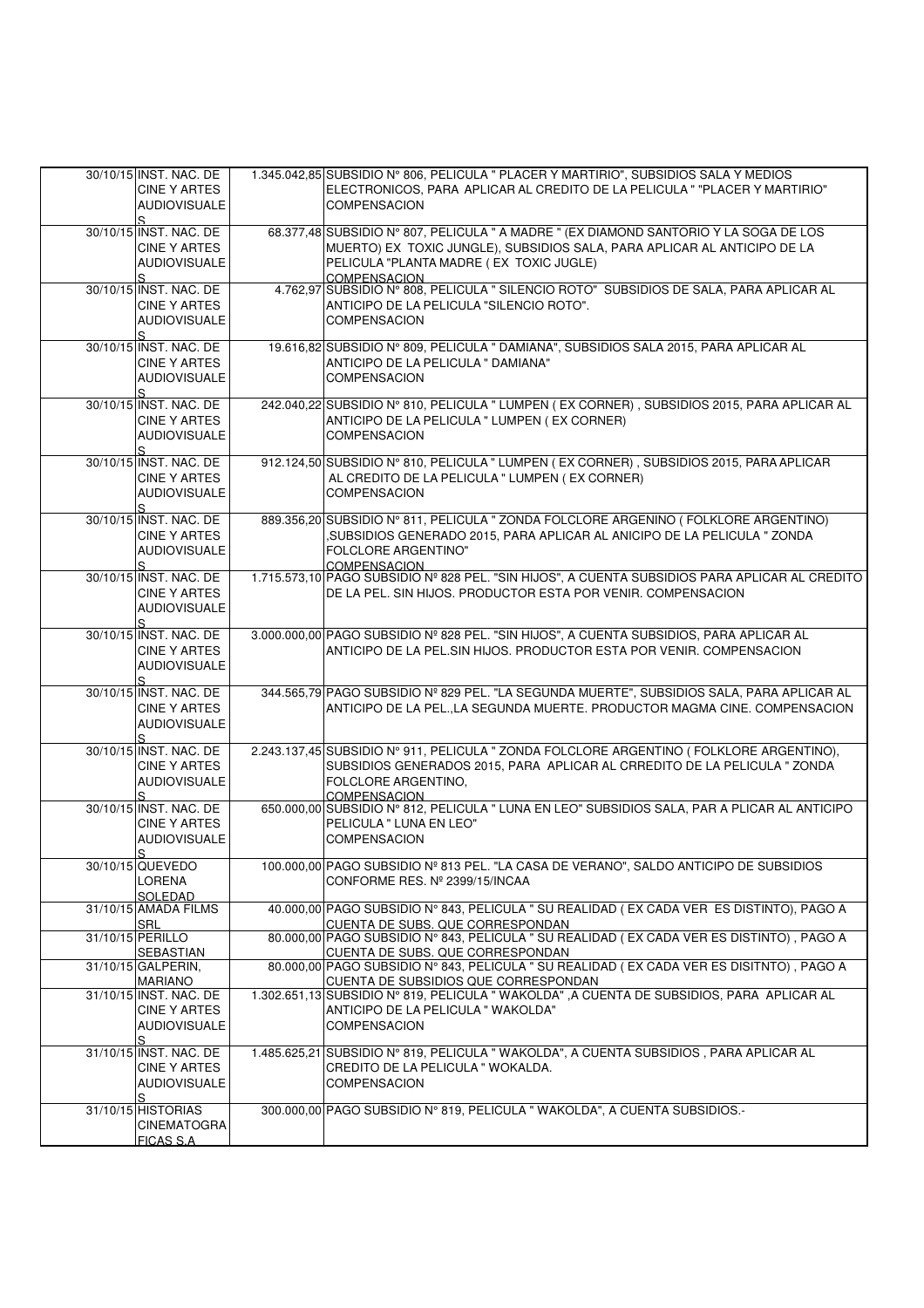|               | 31/10/15 PROMOTORA<br><b>FIDUCIARIA</b>                                                   | 869.863,71 PAGO SUBSIDIO Nº 858 PEL. "EL ULTIMO MAGO", SALDO SUBSIDIOS. CESION RES 90/11                                                                    |
|---------------|-------------------------------------------------------------------------------------------|-------------------------------------------------------------------------------------------------------------------------------------------------------------|
|               | S.A<br>31/10/15 ALEPH MEDIA                                                               | 45.543,52 PAGO SUBSIDIO Nº 858 PEL. "EL ULTIMO MAGO", SALDO SUBSIDIOS                                                                                       |
|               | S.A.<br>31/10/15 MONTEOLIVA                                                               | 143.108,61 PAGO SUBSIDIO Nº 859, PELICULA " MUJER LOBO", SUBSIDIOS 2014                                                                                     |
|               | ALVAREZ<br><b>MARIA JIMENA</b><br>31/10/15 ASOCIACION<br><b>ARGENTINA</b><br>DE ACTORES   | 160.246,56 PAGPO SUBSIDIO Nº 859, PELICULA " MUJER LOBO", SUBSIDIO 2014, POR CESION DE<br>DERECHOS DE LA PROD. JIMENA MONTEOLIVA                            |
|               | 31/10/15 INST, NAC, DE<br><b>CINE Y ARTES</b><br><b>AUDIOVISUALE</b>                      | 73.593,62 SUBSIDIO Nº 859, PELICULA " MUJER LOBO", SUBSIDIOS 2014, PARA APLICAR AL ANTICIPO<br>DE LA PELICULA " MUJER LOBO"<br><b>COMPENSACION</b>          |
| 31/10/15 CEPA | <b>AUDIOVISUAL</b><br><b>SRL</b>                                                          | 16.362,18 PAGO SUBSIDIO Nº 860, PELICULA " MEMORIAS CRUZADAS (SALA DE ESPERA), SUBSIDIOS<br>MEDIOS ELECTRONICOS                                             |
|               | 31/10/15 LAGARTO CINE<br><b>SRL</b>                                                       | 500.000,00 PAGO SUBSIDIO Nº 861, PELICULA " ZANAHORIA", A CUENTA SUBSIDIOS                                                                                  |
|               | 31/10/15 FERNANDEZ<br><b>ESTELA MARIS</b>                                                 | 650.544,98 PAGO SUBSIDIO Nº 862, PELICULA " YARARA", SALDO SUBSIDIOS                                                                                        |
|               | 31/10/15 HISTORIAS<br><b>CINEMATOGRA</b><br><b>FICAS S.A.</b>                             | 364.633,80 PAGO SUBSIDIO Nº 863, PELICULA "WAKOLDA", SALDO DE SUBSIDIOS                                                                                     |
|               | 31/10/15 RIZOMA SRL                                                                       | 75.286,31 PAGO SUBSIDIO Nº 869 PEL. "ALFONSINA STORNI", SALDO SUBSIDIOS                                                                                     |
|               | 31/10/15 ESTA POR<br>VENIR S.R.L.                                                         | 365.037,64 PAGO SUBSIDIO Nº 864, PELICULA " VOLEY", SALDO SUBSIDIOS                                                                                         |
|               | 31/10/15 CAMPUSANO<br>JOSE<br><b>CELESTINO</b>                                            | 344.419,75 PAGO SUBSIDIO Nº 870 PEL. "EL PERRO MOLINA", SALDO SUBSIDIOS                                                                                     |
|               | 31/10/15 INST. NAC. DE<br><b>CINE Y ARTES</b><br><b>AUDIOVISUALE</b><br>S.                | 85.397,93 SUBSIDIO Nº 865, PELICULA " UNO MISMO", SUBSIDIOS SALA, PARA APLICAR AL ANTICIPO<br>DE LA PELICULA " UNO MISMO"<br><b>COMPENSACION</b>            |
|               | 31/10/15 MARISTANY<br>JUAN CARLOS                                                         | 364.341,88 PAGO SUBSIDIO N  866, PELICULA " UNA NOCHE SIN LUNA", SALDO SUBSIDIOS                                                                            |
|               | 31/10/15 FINDLING<br><b>HERNAN</b><br>JAVIER                                              | 191.287,31 PAGO SUBSIDIO Nº 871 PEL. "FERMIN" (EX GLORIAS DE TANGO), SALDO SUBSIDIOS                                                                        |
|               | 31/10/15 CATARATAS<br>DE SI S.A.                                                          | 1.000.000,00 PAGO SUBSIDIO N° 867, PELICULA " PAPELES EN EL VIENTO", A CUENTA DE SUBSIDIOS                                                                  |
|               | 31/10/15 KOLKER<br><b>OLIVER</b>                                                          | 191.287,31 PAGO SUBSIDIO Nº 871 PEL. "FERMIN"(EX GLORIAS DE TANGO), SALDO SUBSIDIOS                                                                         |
|               | 31/10/15 TOCHINEKI<br>S.A.                                                                | 285.562,40 PAGO SUBSIDIO Nº 868, PELICULA " NK", SALDO SUBSIDIOS.                                                                                           |
|               | 31/10/15 INST, NAC, DE<br><b>CINE Y ARTES</b><br><b>AUDIOVISUALE</b><br>S                 | 21.183,37 PAGO SUBSIDIO Nº 872 PEL. "LA HIJA", SUBSIDIO SALA 2015, PARA APLICAR AL CREDITO DE<br>LA PEL. LA HIJA. PRODUCTOR CARLOS PIWOWARSKI. COMPENSACION |
|               | 31/10/15 ALEPH MEDIA<br>S.A.                                                              | 57.112,48 PAGO SUBSIDIO Nº 868, PELICULA " NK", SALDO SUBSIDIOS                                                                                             |
|               | 31/10/15 DIMENT<br><b>VALENTIN</b>                                                        | 204.455,84 PAGO SUBSIDIO Nº 873 PEL. "LA MEMORIA DEL MUERTO", SALDO SUBSIDIOS                                                                               |
|               | JAVIER<br>31/10/15 FUNDACION<br><b>OCTUBRE</b><br>TRABAJADORE<br>S DE<br><b>FDIFICIOS</b> | 38.074,99 PAGO SUBSIDIO N° 868, PELICULA " NK", SALDO SUBSIDIOS                                                                                             |
|               | 31/10/15 ASTRO FILM<br>S.R.L.                                                             | 306.288,38 PAGO SUBSIDIO Nº 874 PEL. "LA PATRIA EQUIVOCADA", SALDO MEDIOS ELECTRONICOS                                                                      |
|               | 31/10/15 RIZOMA SRL                                                                       | 497.678,88 PAGO SUBSIDIO Nº 875 PEL. "LAS INSOLADAS", SALDO SUBSIDIOS                                                                                       |
|               | 31/10/15 MARTINEZ<br>JUAN PABLO                                                           | 348.612,48 PAGO SUBSIDIO Nº 876 PEL. "LUNA EN LEO", SALDO SUBSIDIOS                                                                                         |
|               | 31/10/15 IDEHADOS<br><b>PRODUCCIONE</b><br>S SRL                                          | 251.687,40 PAGO SUBSIDIO Nº 877 PEL." TODOS TENEMOS UN PROBLEMA ERNESTO (EX MOSTRO)                                                                         |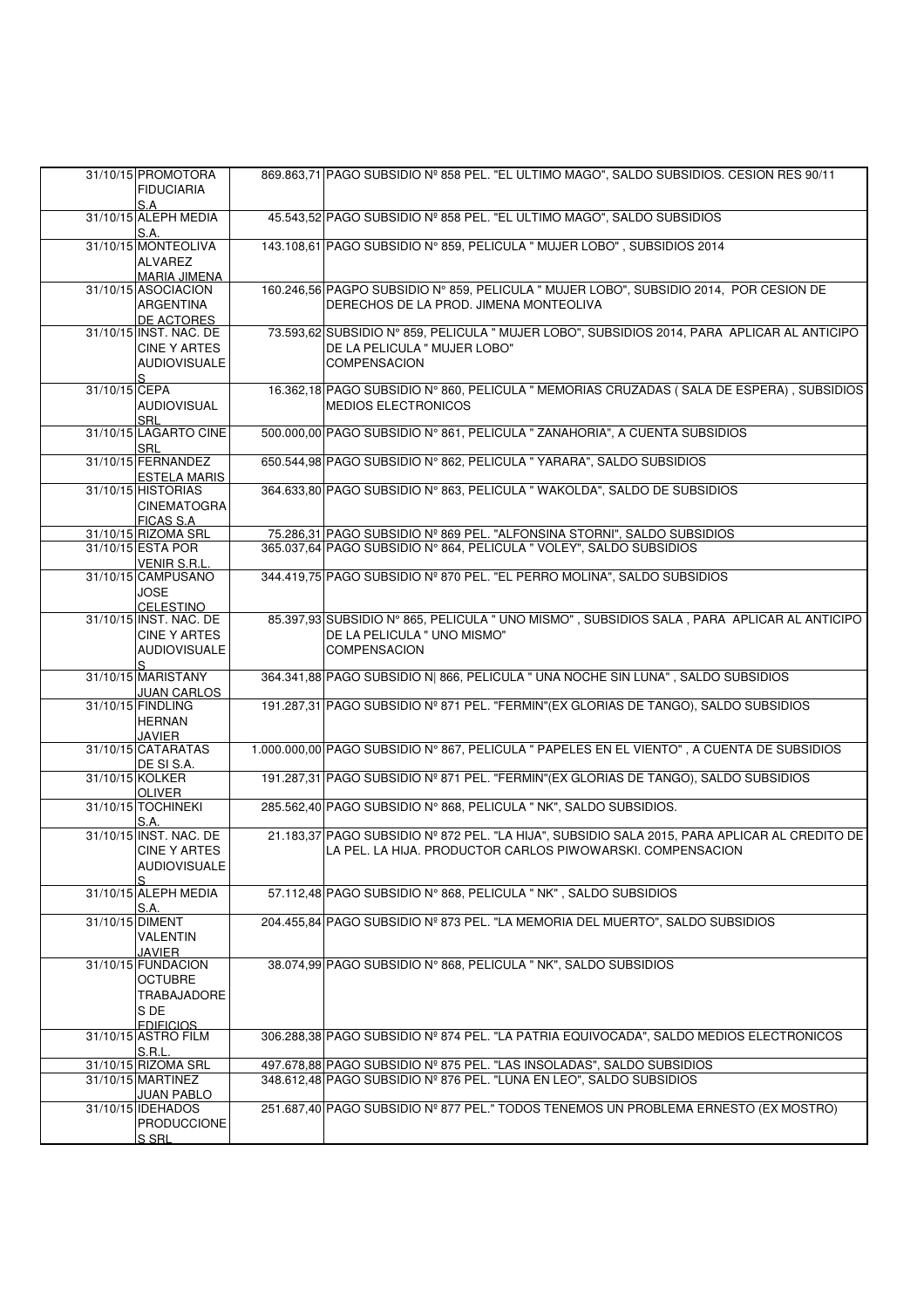|             | 31/10/15 RECALDE        | 251.687,40 PAGO SUBSIDIO Nº 877 PEL. "TODOS TENEMOS UN PROBLEMA (EX MOSTRO), SALDO            |
|-------------|-------------------------|-----------------------------------------------------------------------------------------------|
|             | DIEGO JAVIER            | <b>SUBSIDIOS</b>                                                                              |
|             | 31/10/15 HAIN CINE      | 128.431,21 PAGO SUBSIDIO Nº 842, PELICULA " ESTEROS 1998", PAGO ANTICIPO DE SUBSIDIO RES      |
|             | S.R.L.                  | N°3410/15                                                                                     |
|             | 31/10/15 HADDOCK        | 839.451,17 PAGO SUBSIDIO N° 844, PELICULA " EL TUNEL", ANTICIPO DE SUBS. OTORGADO POR RES     |
|             |                         |                                                                                               |
|             | <b>FILMS SRL</b>        | N° 3409/15                                                                                    |
|             | 31/10/15 ALEPH MEDIA    | 26.250,00 PAGO SUBSIDIO Nº 836, PELICULA " LOS INOCENTES", A CUENTA ANTICIPO DE SUBSIDIOS     |
|             | S.A.                    | RES N°2961/15                                                                                 |
|             | 31/10/15 SINEMA S.A.    | 148.750,00 PAGO SUBSIDIO N° 836, PELICULA " LOS INOCENTES", A CUENTA ANTICIPO DE SUBSIDIOS    |
|             |                         |                                                                                               |
|             |                         | RES N° 2961/15                                                                                |
|             | 31/10/15 SUDESTADA      | 175.000,00 PAGO SUBSIDIO Nº 837, PELICULA " LA MEMORIA DEL AGUA", A CUENTA ANTICIPO DE        |
|             | <b>CINE SRL</b>         | SUBS. OTORGADO POR RES Nº 3306/15                                                             |
|             | 31/10/15 SUDESTADA      | 175.000,00 PAGO SUBSIDIO N° 838, PELICULA " LA PRINCESITA", A CENTA ANTICIPO DE SUBS.         |
|             |                         |                                                                                               |
|             | <b>CINE SRL</b>         | CONFORME RES N° 3309/15                                                                       |
|             | 31/10/15 SUDESTADA      | 175.000,00 PAGO SUBSIDIO Nº 839, PELICULA " PINAMAR", A CUENTA ANTICIPO DE SUBS. CONFORME     |
|             | <b>CINE SRL</b>         | RES N°3307/15                                                                                 |
|             |                         | 150.000,00 PAGO SUBSIDIO Nº 840, PELICULA " SALGAN Y ALGAN", ANTICIPO DE SUBS. OTORGADO       |
|             | 31/10/15 ZONA           |                                                                                               |
|             | <b>AUDIOVISUAL</b>      | POR RES N°2948/15                                                                             |
|             | S.R.L.                  |                                                                                               |
|             | 31/10/15 AZ FILM S.A.   | 87.500,00 PAGO SUBSIDIO Nº 841, PELICULA " PRIMAVERA", SALDO ANTICIPO DE SUBS. CONFORME       |
|             |                         |                                                                                               |
|             |                         | RES N°3079/15                                                                                 |
|             | 31/10/15 BD CINE S.R.L. | 87.500,00 PAGO SUBSIDIO Nº 841, PELICULA " PRIMAVERA", SALDO ANTICIPO DE SUBS. CONFORME       |
|             |                         | RES N°3079/15                                                                                 |
|             | 31/10/15 ALEPH MEDIA    | 175.000,00 PAGO SUBSIDIO Nº 835, PELICULA " TODA LA CARNE AL ASADOR", SALDO ANTICIPO DE       |
|             |                         |                                                                                               |
|             | S.A.                    | SUBS. RES N°2914/15                                                                           |
|             | 31/10/15 ALEPH MEDIA    | 175.000,00 PAGO SUBSIDIO Nº 834, PELICULA " TUCHO", A CUENTA ANTICIPO DE SUBS. OTORGADO       |
|             | S.A.                    | POR RES N° 2949/15                                                                            |
|             | 31/10/15 TRESMILMUND    | 99.423,53 PAGO SUBSIDIO N° 814, PELICULA " MISS ARGENTINA", ANTICIPO DE SUBS. RES N° 3379/15  |
|             |                         |                                                                                               |
|             | OS CINE SRL             |                                                                                               |
| 31/10/15 MC |                         | 37.500,00 PAGO SUBSIDIO Nº 830, PELICULA " EL ABRAZO DE LA SERPIENTE", SALDO ANTICIPO DE      |
|             | PRODUCCIONE             | SUBS. RES N°2686/15                                                                           |
|             |                         |                                                                                               |
|             | S S.R.L.                |                                                                                               |
|             | 31/10/15 BUFFALO        | 37.500,00 PAGO SUBSIDIO Nº 830, PELICULA " EL ABRAZO DE LA SERPIENTE", SALDO ANTICIPO DE      |
|             | <b>FILMS S.A</b>        | SUBS, RES N°2686/15                                                                           |
|             | 31/10/15 HOOK UP        | 85.000,00 PAGO SUBSIDIO Nº 831, PELICULA " GILGAMESH", SALDO ANTICIPO DE SUBS. OTORGADO       |
|             |                         |                                                                                               |
|             | <b>ANIMATION</b>        | POR RES N  2400/15 °                                                                          |
|             | SRL.                    |                                                                                               |
|             | 31/10/15 DUERMEVELA     | 15.000,00 PAGO SUBSIDIO Nº 831, PELICULA " GILGAMESH", SALDO ANICIPO DE SUBS. OTORGADO        |
|             | S.R.L.                  | POR RES N°240/15                                                                              |
|             |                         |                                                                                               |
|             | 31/10/15 PASTO SRL      | 238.000,00 PAGO SUBSIDIO N° 832, PELICULA " LA HELADA NEGRA" ANTICIPO DE SUBSIDIOS            |
|             |                         | OTORGADO POR RES N°2903/15                                                                    |
|             | 31/10/15 CINEMAGROU     | 200.000,00 PAGO SUBSIDIO Nº 845 PEL. "RESURECCION", A CTA ANTICIPO DE SUBSIDIOS OTORGADO      |
|             | P S.R.L.                | POR RES. 3361/15/INCAA                                                                        |
|             |                         |                                                                                               |
|             | 31/10/15 TAREA FINA     | 175.000,00 PAGO SUBSIDIO Nº 833, PELICULA " LA LUZ INCIDENTE", A CUENTA ANTICIPO DE SUBS.     |
|             | S.R.L.                  | CONFORME RES N°2889/15                                                                        |
|             | 31/10/15 ALEPH MEDIA    | 175.000,00 PAGO SUBSIDIO Nº 846 PEL. ""TUCHO", SALDO ANTICIPO DE SUBSIDIO OTORGADO POR        |
|             | S.A.                    | RES.2494/15                                                                                   |
|             |                         |                                                                                               |
|             | 31/10/15 SUDESTADA      | 175.000,00 PAGO SUBSIDIO Nº 847 PEL. "PINAMAR", SALDO ANTICIPO DE SUBS. CONFORME RES.         |
|             | <b>CINE SRL</b>         | 3307/15/INCAA                                                                                 |
|             | 31/10/15 RIO ROJO       | 200.000,00 PAGO SUBSIDIO Nº 848 PEL. "MALDITO SEAS WATERFALL", A CTA ANTICIPO DE SUBSIDIO     |
|             | <b>CONTENIDOS</b>       | RES. 2957/15                                                                                  |
|             |                         |                                                                                               |
|             | S.R.L                   |                                                                                               |
|             | 31/10/15 CINEWORLD      | 150.000,00 PAGO SUBSIDIO Nº 849 PEL. "LO QUE NUNCA NOS DIJIMOS", A CTA ANTICIPO DE SUBSIDIO   |
|             | S.R.L.                  | RES. 2899/18/INCAA                                                                            |
|             | 31/10/15 SUDESTADA      | 175.000,00 PAGO SUBSIDIO Nº 850 PEL. "LA PRICESITA", SALDO ANTICIPO DE SUBS. CONFORME RES     |
|             |                         |                                                                                               |
|             | <b>CINE SRL</b>         | 3309/15/INCAA                                                                                 |
|             | 31/10/15 CEPA           | 200.000,00 PAGO SUBSIDIO Nº 851 PEL. "LA GUARDERIA", A ACTA ANTICIPO DE SUBSIDIO RES. 3348/15 |
|             | <b>AUDIOVISUAL</b>      |                                                                                               |
|             | SRL                     |                                                                                               |
|             |                         |                                                                                               |
|             | 31/10/15 QUEVEDO        | 200.000.00 PAGO SUBSIDIO Nº 852 PEL. "LA CASA DE VERANO", A CTA ANTICIPO DE SUBSIDIOS         |
|             | LORENA                  | CONFORME RES. 2956/15/INCAA                                                                   |
|             | SOLEDAD                 |                                                                                               |
|             | 31/10/15 CINEMAGROU     | 200.000,00 PAGO SUBSIDIO Nº 853 PEL. "EL SERENO", A CTA ANTICIPO DE SUBSIDIO RES. 2994/15     |
|             |                         |                                                                                               |
|             | P S.R.L.                |                                                                                               |
|             |                         |                                                                                               |
|             | 31/10/15 ARCO LIBRE     | 175.000,00 PAGO SUBSIDIO Nº 854 PEL. "EL ALMUERZO", SALDO ANTICIPO DE SUBS. CONFORME RES.     |